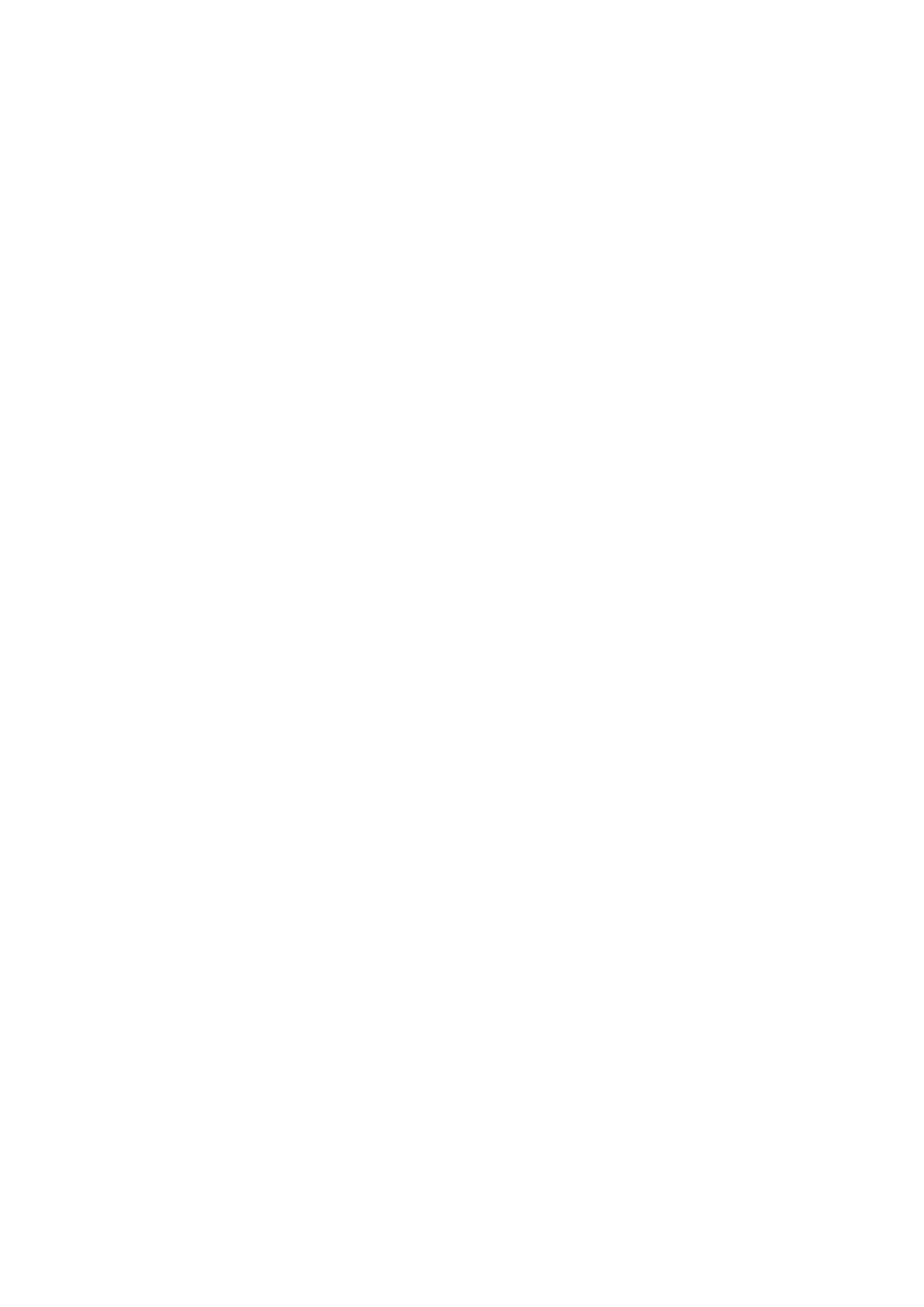# DART 2020

With many infectious diseases, the health of humans and animals is very closely interwoven. Animals and people are often infected by the same pathogens, treated with the same antibiotics and thus have a mutual influence on the problems of resistance.

In order to protect the health of people and animals and to maintain the effectivity of antibiotics, cooperation between all those responsible across all sectors is essential. Only together can we successfully curb the development and spread of resistance to antibiotics. The increase in the number of bacterial pathogens that have become less susceptible or even completely resistant to antibiotics has become a major challenge worldwide. This affects human and veterinary medicine in equal measure. For the patients, this often means longer treatment times and additional stress caused by delays in the healing of infections, or complete failure of the infection to heal, often with fatal consequences.

In Germany, each year between 400,000 and 600,000 people become infected with pathogens in connection with inpatient medical treatment, and 10,000 to 15,000 die. Around a third of these infections could be avoided if suitable measures were taken. Resistant pathogens play a particularly important role here, since the treatment options are limited. It is not only the incorrect use of antibiotics in human and veterinary medicine that accelerates the development of resistance. Inadequate hygiene measures and, not least, commerce and tourism also help to spread resistant pathogens. Our common objective must be to prevent avoidable infections.

With the German Antimicrobial Resistance Strategy (DART), the German Federal Government presented a concept in 2008, which was subsequently implemented, aimed at reducing the further development and spread of antibiotic resistance. DART contains a number of measures for recognising, averting, and combatting antibiotic resistance in Germany.

This initiative has achieved a number of things. Many changes in the law, such as the amendment to the 2011 Infection Protection Act and the 2013 Medicinal Products Act, have made it possible to implement strategies and develop instruments. Cooperation between various groups and institutions that have each recognised their responsibility and made their contribution, combined with in-depth discussions, have heightened awareness of the problem amongst health professionals, those with political responsibilities, and the population at large.

Even if some initial successes are becoming apparent, we must increase our efforts and consistently further develop and expand the concepts and measures applied. The current situation shows that the fight against antibiotic resistance is still not being tackled with the necessary urgency and that awareness of the problem in various areas still needs to be improved. The revised DART will help here. The new focus has been developed in collaboration with all the relevant stakeholders.

We would like to thank everyone involved for the progress achieved to date in implementing and further developing DART. Close cooperation with all those responsible will also be essential in the future if we are to implement DART together. The Federal Government controls this process. We will be approaching the stakeholders in this.

In addition, the Federal Government has successfully campaigned for the development of a Global Action Plan for the Containment of Antibiotic Resistance by the World Health Organization. A central element of the Global Action Plan is the preparation of National Antibiotic Resistance Strategies. With DART 2020, the German Federal Government is meeting this requirement very promptly, clearly demonstrating the importance it attaches to the subject of antibiotic resistance nationally and internationally.

The Federal Government, together with other states, will also continue to step up efforts at international levels to expedite the necessary measures to contain the development of resistance. The aim is to expand monitoring systems, intensify preventive measures, establish regional, national and international cooperation in the long term, and support interdisciplinary collaboration in research and development so that new treatment opportunities can be made available in the future.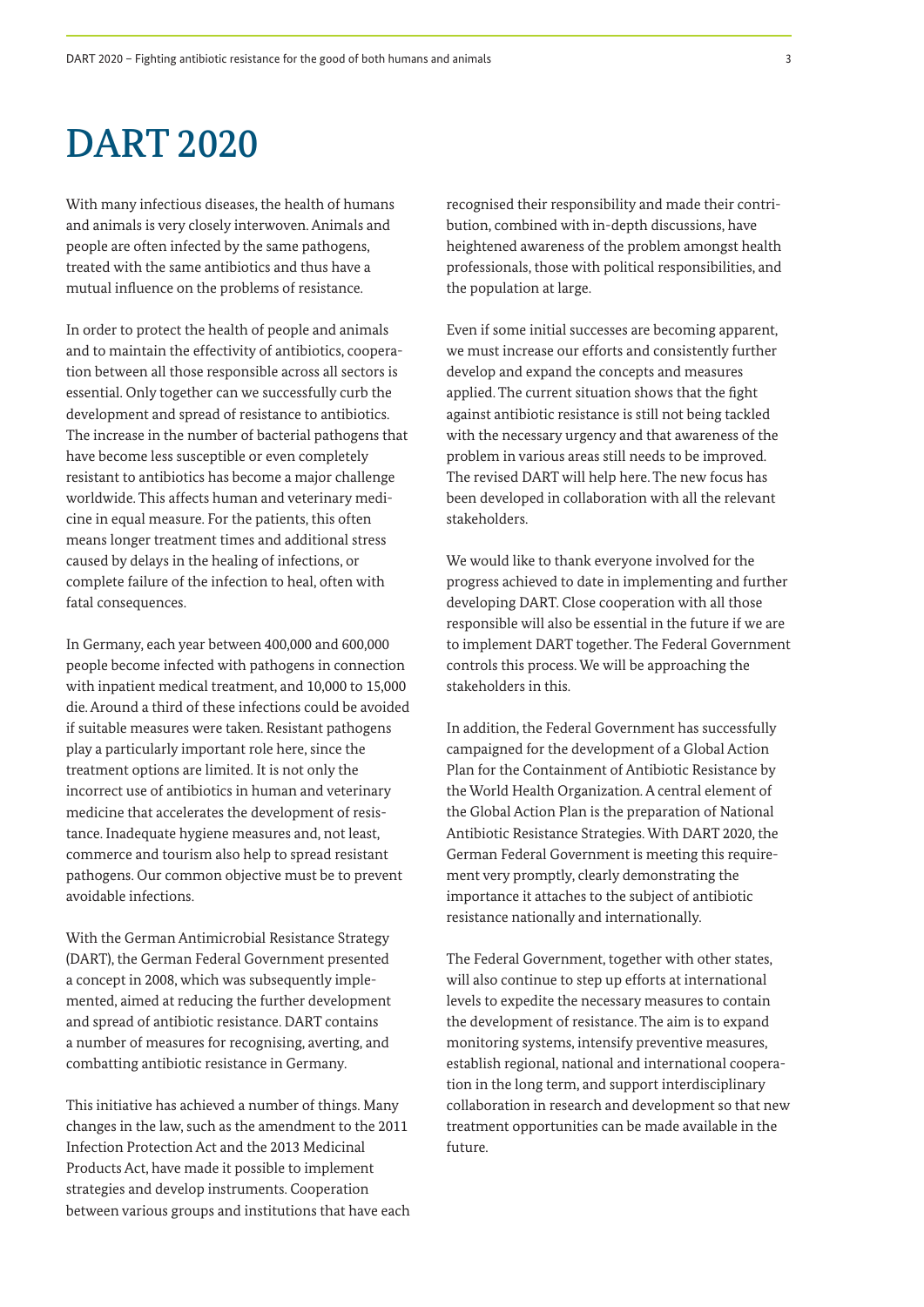# **Contents**

| I. The problem: antibiotic resistance                                        |    |  |  |
|------------------------------------------------------------------------------|----|--|--|
| Resistance rates and antibiotics consumption: a European comparison          | 6  |  |  |
| Resistance rates and antibiotic consumption in Germany                       | 7  |  |  |
| II. Our goals and what we are doing to achieve them                          | 9  |  |  |
| GOAL 1: Strengthening the One Health approach nationally and internationally | 9  |  |  |
| GOAL 2: Recognising changes in resistance at an early stage                  | 11 |  |  |
| GOAL 3: Retaining and improving therapy options                              | 13 |  |  |
| GOAL 4: Breaking chains of infection early and avoiding infections           | 15 |  |  |
| GOAL 5: Raising awareness and strengthening skills                           | 18 |  |  |
| GOAL 6: Supporting research and development                                  | 20 |  |  |
| <b>III. Summary</b>                                                          | 24 |  |  |
| <b>IV. Participants</b>                                                      | 27 |  |  |
| V. List of abbreviations                                                     | 28 |  |  |
| <b>Legal Notice</b>                                                          | 30 |  |  |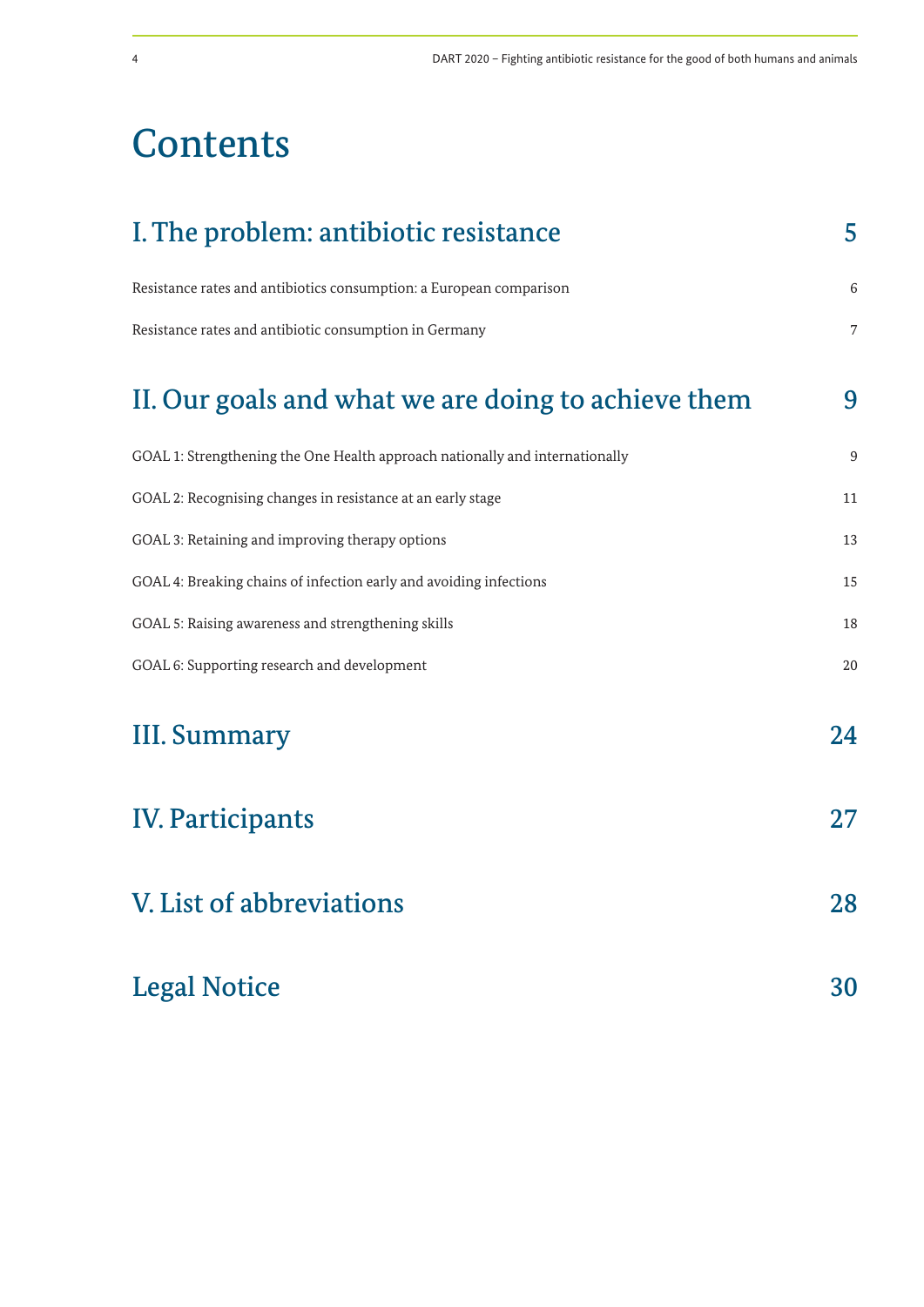# I. The problem: antibiotic resistance

Throughout the world, specialists, health officials, those working in health and veterinary care, and not least a concerned public are seeing the spread of bacterial pathogens which are less susceptible or completely resistant to common antibiotics. There is a risk that antibiotics are becoming less effective in treating infectious diseases and that the fear that infectious diseases evoked before the era of antibiotics might return.

The creation of antibiotic resistance is a natural process which is being accelerated by the excessive, inappropriate use of antibiotics and, furthermore, resistant pathogens are able to spread because of hygiene deficiencies in human and veterinary medicine. Alongside a lack of information on the part of doctors and veterinary surgeons, the wishes of patients and animal-owners are often the cause of the excessive, inappropriate use of antibiotics. In addition, and just as importantly, mistakes are made in the administration and application of antibiotics.

Bacteria which are naturally resistant to certain antibiotics or which have acquired resistance are no longer contained or killed by treatment. They can reproduce freely and also transmit their resistance genes to other bacteria, thus spreading the resistance. If bacteria take up various different resistance genes, they can resist several antibiotics, i.e. they become multi-resistant. Many antibiotics are ineffective in treating such multi-resistant pathogens.

The use of antibiotics affects the formation of the resistance: If susceptible bacteria are killed off, the resistant bacteria can reproduce freely and pass on their resistance factors.

Hospitals are of necessity places where pathogens repeatedly occur that are unsusceptible to many or sometimes even all antibiotics. The high rate of antibiotic use in clinics promotes their selection. If a lack of hygiene is added to this, these infectious agents can spread.

If antibiotic treatment fails, this can have severe or even fatal consequences for patients. Healing is delayed and further treatments are necessary. Alongside the personal suffering on the part of the patients affected,

this also causes a considerable additional financial burden for the health system and for the economy. The costs per infection caused by resistant pathogens can be more than twice as much as for infections caused by susceptible pathogens.

The spread of antibiotic resistance is also causing problems in livestock farming and food production. It makes the treatment of animals suffering from bacterial infections more difficult, just as it does for people. This causes problems in animal welfare and also has a negative financial impact for the animal owners.

Resistant bacteria can be transmitted from animals to people or vice versa – from people to animals. Transmission is possible not only through contact with an infected animal, but also through contact with the meat of slaughtered animals that is contaminated with resistant pathogens, or through the consumption of contaminated foods. However, the impact that this method of transference has on the problem of resistance in human medicine seems to be relatively minor, as far as we can currently judge. In addition, the dissemination of resistant pathogens through raw vegetables and salad should not be ignored.

Resistant pathogens are not just transferrable from animals to people and vice versa, they can also move into the environment. They also occur naturally here, and can be transmitted from the environment to humans.

Resistance has increased steadily since antibiotics were first used in medicine in the 1940s. Studies comparing

#### **What are antibiotics?**

Antibiotics are naturally occurring defence and signalling substances that keep the coexistence of micro-organisms in balance. Fungi and bacteria produce various antibiotics in order to defend themselves against other microorganisms. Alongside these antibiotics in the narrower sense, synthetically manufactured chemotherapeutic drugs are also described as antibiotics. Even in small quantities, these substances curb the growth of bacteria or kill them.

#### **Antibiotics as medicines**

The Scottish scientist Alexander Fleming discovered the effect of penicillin – and thus the great significance of such substances for medicine – in 1928. Antibiotics have been used to treat bacterial infections since then. Some come from nature, others are produced synthetically or partly synthetically. There are different groups which differ in the way they work and in the effect they have on various types of bacteria.

### **What is antibiotic resistance?**

Bacteria have the natural ability to protect themselves against antibiotics of other microorganisms. This resistance is caused by certain genes in the genetic makeup of the bacteria. These genes are sometimes formed by natural mutations. In addition, bacteria can also swap genes between each other and thus pass on resistance genes. Bacteria can take up several resistance genes which will protect them against different antibiotics. This results in multi-resistant bacteria, which are resistant to a large number of antibiotics.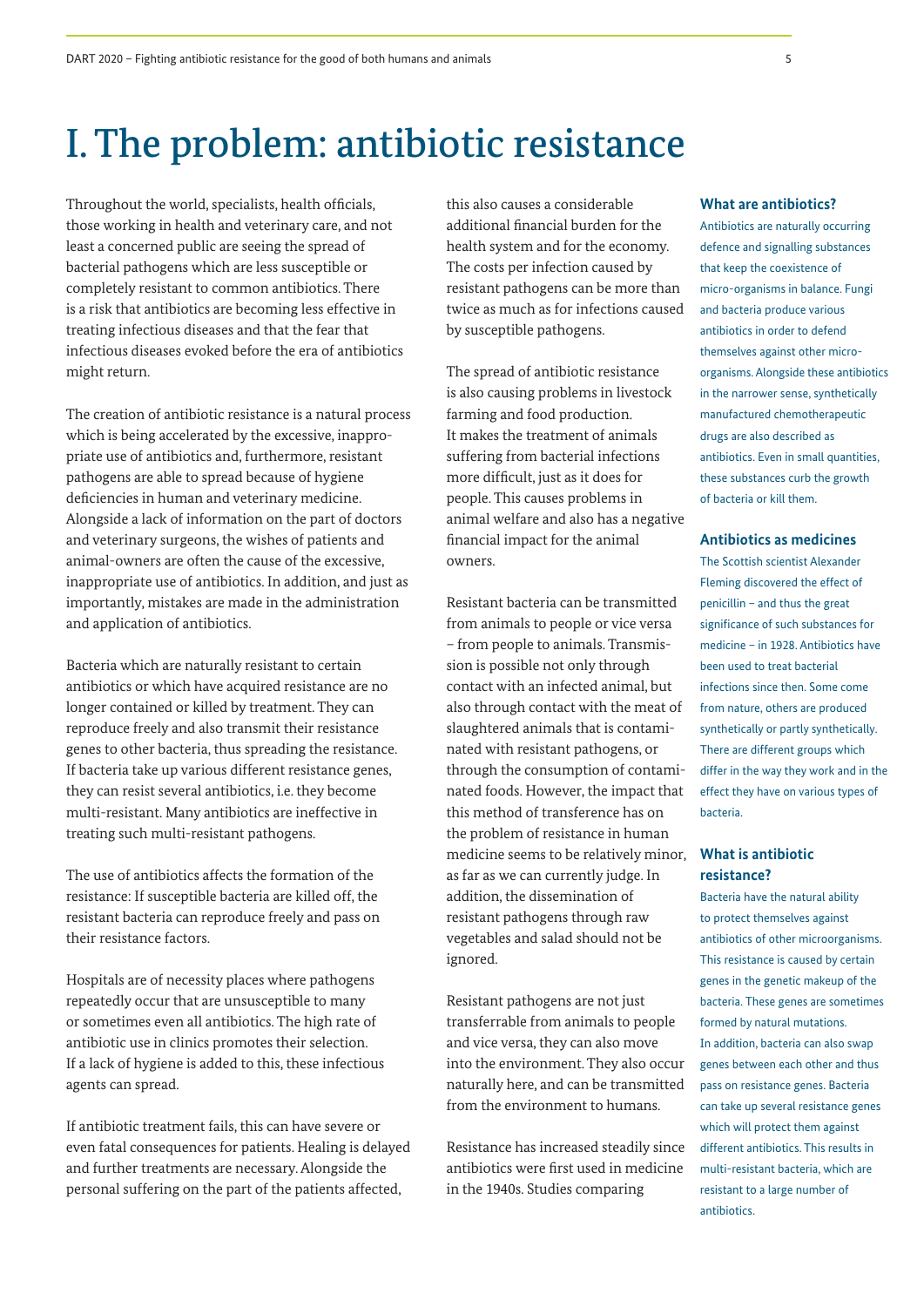present-day soils with soils from the Netherlands archived in 1940 have shown that some resistance genes have shown a more than 15-fold increase. The environment harbours a pool of resistance factors, the dynamic of which is so far insufficiently understood by scientists. Experts are assuming that resistance factors can also be transmitted from this pool to animal or human pathogenic bacteria. If resistant micro-organisms or resistance factors form in the environment and are spread and selected there, this represents a danger to the health of humans and animals and may possibly contribute to the observed deterioration in the effectiveness of antibiotics.

#### **Gram-positive pathogens**

Staphylococci and streptococci are amongst the normal bacterial flora of humans and animals. Listeria and clostridia are also widespread and occur naturally in living beings. Some species of these families of bacteria can also cause illness, however. Staphylococcus aureus, for example, is the most common cause of wound infections. Some streptococci species cause septic tonsil inflammations, lung inflammations or scarlet fever. Pathogenic clostridia are the cause of botulism or lockjaw (tetanus). One species of listeria causes food poisoning.

#### **Gram-negative pathogens**

Klebsiella pneumoniae, although it normally inhabits the gastrointestinal tract, can cause lung inflammations in people with weakened immune systems. Pseudomonas aeruginosa, a widespread soil and water bacterium, is one of the most significant hospital bacteria. E. coli is normally a harmless producer of vitamins in the human intestinal flora. However, there are also pathological strains.

The pathways via which antibiotics can get into the environment vary considerably. An organism only partly metabolises antimicrobial substances and excretes a considerable proportion of the active substance. Antibiotics therefore pass via sewage treatment plants into water and through sewage sludge into the soil. This means that waste from hospitals or private households may also contribute to the problem of resistance. From surface water and soil, they can be transported further and enter the ground water.

In exactly the same way, antibiotics that are used in veterinary medicine pass into the environment with the excrements of the treated animals. Antibiotics can be transferred to soils and into surface and ground water in areas used for agriculture via slurry and dung used as farmyard manure and also through the direct excrements of animals kept in the open. An additional transmission route is created by aquacultures, waste water and waste produced in the manufacture of antibiotics and by their incorrect disposal.

The lack of (rapid) diagnostic test methods to identify (multi-)resistant pathogens prevents adequate diagnosis, and the absence of new antibiotics or alternative therapy options makes the treatment of infectious diseases difficult. In recent years, the pharmaceutical

industry throughout the world has increasingly withdrawn from researching and developing antibiotics. The reasons for this include, for example, the high development costs which can only be recouped slowly, partly because of their restricted indication, such as the classification of a new active substance as a so-called "reserve antibiotic", and the short period of time for which antibiotics are prescribed in comparison with other medicines.

# Resistance rates and antibiotics consumption: a European comparison

At the moment, the monitoring of antibiotic resistance in human and veterinary medicine varies very considerably between different countries.

The European resistance data which have been recorded since 1998 by the EARS-Net (European Antimicrobial Resistance Surveillance Network) monitoring system for isolates from humans show, for methicillin-resistant *Staphylococcus aureus* (MRSA) and vancomycin-resistant enterococci (VRE), very low rates of resistance in the Scandinavian states and the Netherlands. Southern European countries show by far the highest rates of resistance for these pathogens in a European comparison. Germany comes in the middle of the field for MRSA.

Whilst rates of resistance generally for Gram-positive pathogens (e.g. staphylococci, enterococci) are relatively stable and even decreasing in some countries, the resistance rates for Gram-negative pathogens are increasing considerably throughout Europe. These include, for example, *Escherichia coli*, *Klebsiella pneumoniae* and *Pseudomonas aeruginosa*. Germany comes in the middle for these too.

The development of resistance means that the range of treatment alternatives is shrinking. In some countries, resistance even to reserve antibiotics such as carbapenems has also been rising since 2010. The rates of resistance in cases of *Klebsiella pneumoniae* are over 30 percent in some countries, and well above this on occasion. These are worryingly high rates. In Germany, rates of resistance to carbapenems for enterobacteria are still less than one percent.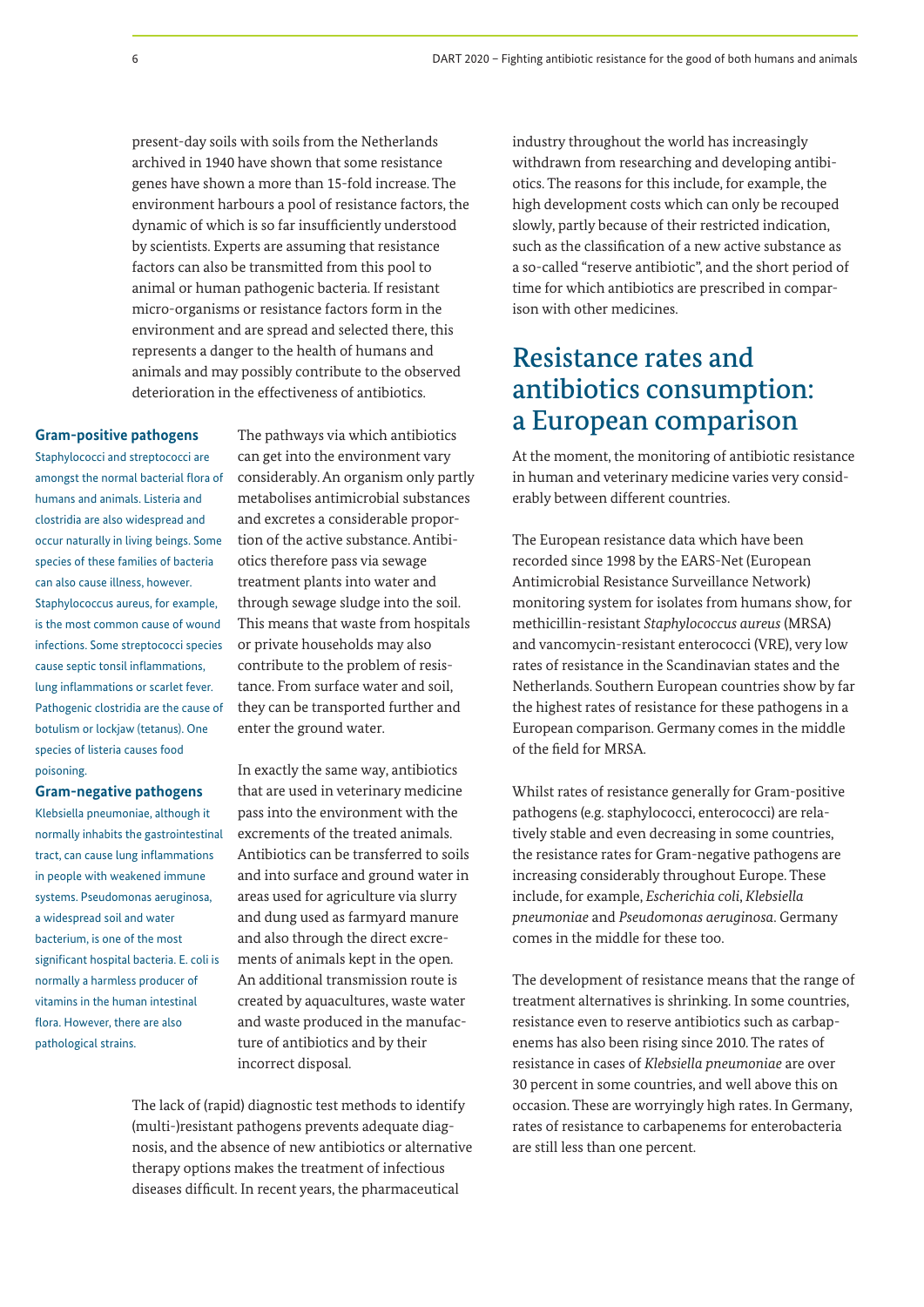The European ESAC-Net (European Surveillance of Antimicrobial Consumption) network monitors the consumption of antibiotics in both the inpatient and outpatient sectors of human medicine. Current data show that the highest rates of antibiotic consumption are in the Southern European states, with the lowest consumption rates in the Scandinavian countries and the Netherlands. In a European comparison, Germany has a medium to low antibiotic consumption in the outpatient sector. Compared with other European countries, however, reserve or broad-spectrum antibiotics are prescribed more frequently in Germany in the outpatient sector.

A comparison of the data from the EARS-Net and the ESAC-Net shows a close correlation between the national consumption of antibiotics in the outpatient sector and national resistance rates. Resistance rates are higher in countries with a high antibiotics consumption.

Throughout Europe, the antibiotic resistance of zoonotic pathogens and commensals of animals is tested on the basis of EC Directive 2003/99/EC. The results are forwarded to the European Food Safety Authority (EFSA), which evaluates and publishes them (http://www.efsa.europa.eu/de/topics/topic/amr.htm). The resistance rates found for individual species of bacteria sometimes differ considerably depending on the animal species, type of production, origin of bacterial isolates (living animal or food), and investigation year. For example, Germany is among the EU member states which have low proportions of resistant isolates of salmonella from laying hens, turkeys, or cattle, and yet Germany shows a high proportion of resistant salmonella isolates for broilers. After the monitoring of antibiotic resistance became compulsory throughout the EU, initially by means of individual decisions for salmonella in pigs and chickens, campylobacter and MRSA, the EU-wide requirements for antibiotic resistance monitoring were brought together in 2013 in the implementing decision 2013/652/EU. These legal provisions are accompanied by scientific recommendations issued by the EFSA. The above decision takes into account the recommendations of the EFSA in its scientific opinions on bacteria with the ability to form beta-lactamases with a wide-ranging effect (extended-spectrum betalactamases, ESBL) and on carbapenemase-forming bacteria. It states that, for the monitoring programmes, isolates of *Salmonella* spp*., Campylobacter jejuni,* 

*Campylobacter coli*, commensal *Escherichia coli, Enterococcus faecalis,*  and *Enterococcus faecium* should be obtained from the most important food-producing animal species and foods and tested with specified quantitative methods for their resistance to a list of specified antimicrobial agents. At the same time, it is determined that a harmonised programme on the occurrence of ESBL and/or AmpC- and/or carbapenemase-forming bacteria in selected animals and food should be carried out. As limit values for the assessment of the results of the sensitivity testing of zoonotic pathogens and commensals, epidemiological cut-off values (ECOFFs) based on the recommendations of the European Committee on Antimicrobial Susceptibility Testing (EUCAST)

are used at the European level. This standardisation contributes to the quality of the data collected, allowing comparisons to be made between the member states.

The European Surveillance of Veterinary Antimicrobial Consumption (ESVAC) project compares the quantities of antibiotics sold to veterinary surgeons in the individual member states. The technical parameter "population correction unit" (PCU) is used as the basis for comparison using the structural data of the member states. Per PCU, Germany has the fourth highest antibiotics consumption in the EU, but a comparatively low proportion of 3rd and 4th generation cephalosporins and fluoroquinolones, which are generally counted among the reserve antibiotics.

# Resistance rates and antibiotic consumption in Germany

# Resistance situation **Human medicine**

MRSA rates in Germany rose continuously between 1999 and 2004 and then remained constant at around 20 percent; however, there has been a steady decrease since 2011, most recently reaching 12.8 percent. So called "community"-associated MRSA (CA-MRSA),

antibiotics which are only used for severe infections where the pathogen is unknown or if an antibiotic recommended for the treatment of an illness no longer works because of antimicrobial resistance. Which antibiotic is used as reserve antibiotic depends on the infection and the pathogen.

Reserve antibiotics frequently have a greater risk of side-effects and are more expensive.

#### **Broad-spectrum antibiotics**

are characterised by their effectiveness against a broad range of pathogens and should only be used when other antibiotics, known as "narrow-range" antibiotics, are no longer effective.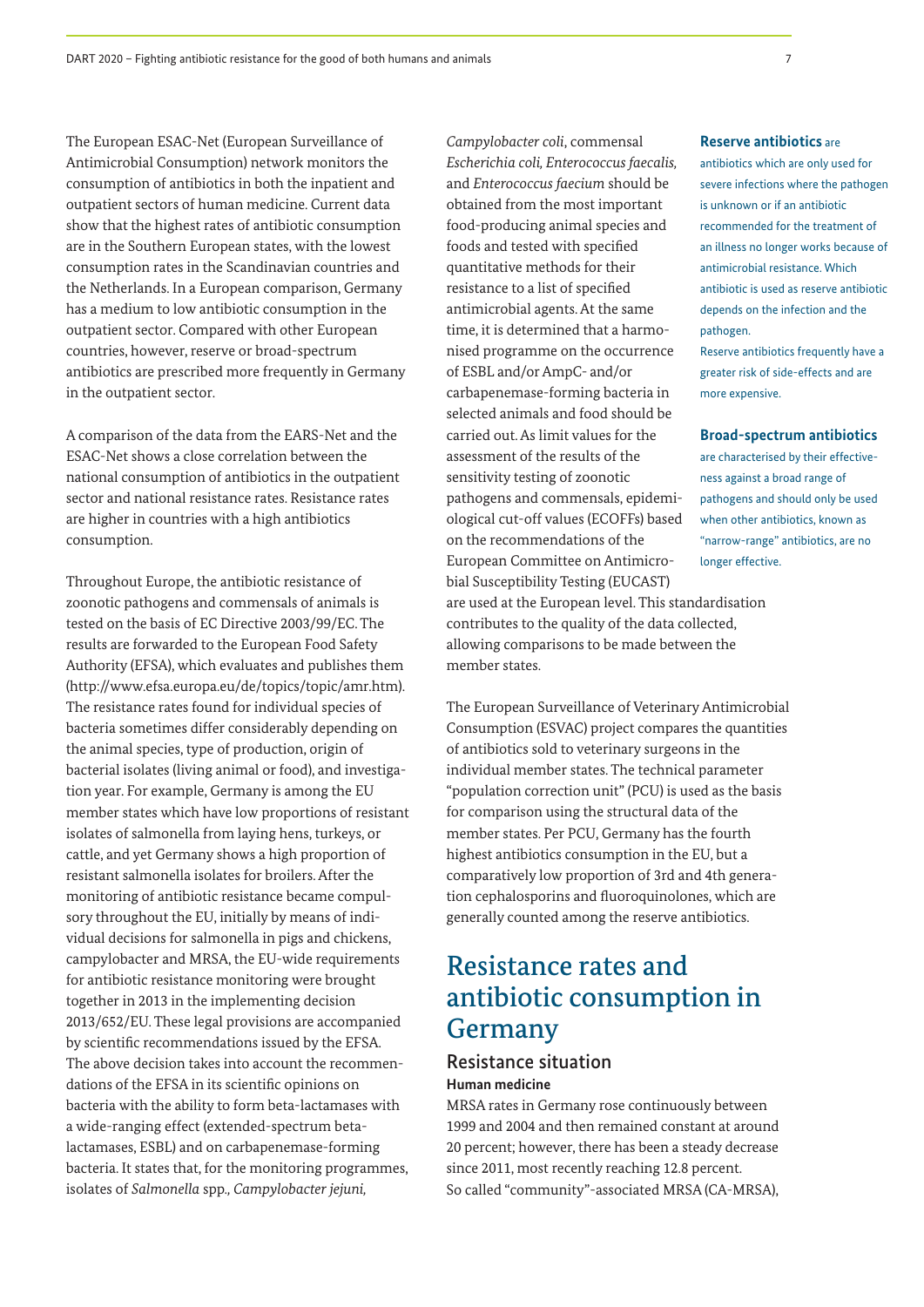which occur independently of any prior contact with health facilities, are still rare in Germany and spread mainly in the immediate family environment of affected patients. People working in commercial livestock farming may be colonised or become infected with particular strains of MRSA which can be found in this sector. "Livestock"-associated MRSA (LA-MRSA) are still relatively rare overall in Germany as a pathogen in humans. In areas with intense livestock farming, however, these pathogens appear cumulatively in humans and animals.

In risk areas of hospitals, VRE has been occurring more frequently for some years now.

#### **Enterobacteria**

Many enterobacteria are typical intestinal bacteria in humans and animals, but are also found in the environment, in soil and in water. Escherichia coli is the most important representative of this group. Some enterobacteria are pathogenic.

**Zoonoses** are infectious diseases transmitted from animals to humans and vice versa.

#### **Commensal bacteria** are

harmless inhabitants of an organism. However, they can become pathogenic if tissue is destroyed or if the intestinal flora is disrupted by antibiotic treatment. They can also harm the organism if there is some degree of immunodeficiency.

Alongside MRSA and VRE, increased attention should be paid in particular to multi-resistant enterobacteria. Increasingly, for example, enterobacteria are being detected that are resistant to beta-lactam antibiotics (derivatives of penicillin). The resistant pathogens produce certain enzymes, called beta-lactamases, which inactivate beta-lactam antibiotics.

Pathogens which produce extendedspectrum beta-lactamases (ESBL) have now become particularly important. These enzymes can even inactivate modern antibiotics, such as 3rd and 4th generation cephalosporins. The intestinal bacteria *Escherichia coli* and *Klebsiella pneumoniae* in particular now produce these enzymes more frequently.

The genes responsible for ESBL production are generally found on "plasmids". These are ring-shaped DNA molecules which are easily transmitted both within the same bacterial species and between different species. The rate of ESBL-forming *E. coli* has risen continuously in recent years and has now reached almost 15 percent of all detected *E. coli* strains in patients in intensive-care wards and approx. 7.5 percent in patients undergoing outpatient treatment. In the normal population, these pathogens were detected as intestinal flora in up to 7 percent of trial participants.

Resistance to carbapenem antibiotics is also becoming increasingly significant in Germany. Admittedly, carbapenem resistance has so far only been detected rarely in this country. However, carbapenems are needed as reserve antibiotics for the treatment of severe infections (e.g. for infections with ESBL-forming bacteria). In the case of an infection with pathogens that are resistant to antibiotics of this type, generally only a few effective antibiotics are still available for use, and in some cases none at all.

The increasingly frequent detection of infections caused by *Clostridium (C.) difficile* is also a matter of serious concern. The pathogen causes antibioticassociated diarrhoea and an inflammation of the colon. Admittedly, the resistance situation for *C. difficile* is generally not (yet) threatening, but infections with *C. difficile* are not only occurring more frequently, their progression is becoming increasingly more severe. The main cause of this type of infection is the use of antibiotics, which changes the natural microflora of the intestine and thus promotes colonisation and infection with these pathogens.

#### **Veterinary medicine**

In recent years, multi-resistant bacteria which can be transmitted to humans have been detected increasingly in livestock and pets. The rates of resistance for commensal bacteria and zoonotic pathogens to fluoroquinolones and 3rd generation cephalosporins are rising. Early indications of enterobacteria that are resistant to carbapenems, which are found in livestock also in Germany, are signs of a further problem that must be monitored closely.

There are countless examples of the transmission of bacterial species between animals and of their transmission from animals to humans:

- $\rightarrow$  A particular clone of MRSA which was found in a large number of species of livestock is transmitted to people by direct contact with animals
- $\rightarrow$  Enterobacteria which can inactivate a large number of antibiotics are now also widespread in livestock and foods. These bacteria are problematic if fluoroquinolones or 3rd and 4th generation cephalosporins are rendered ineffective by this resistance

The significance of the various transmission routes for these resistance genes and the risks to the consumer are currently being researched intensively.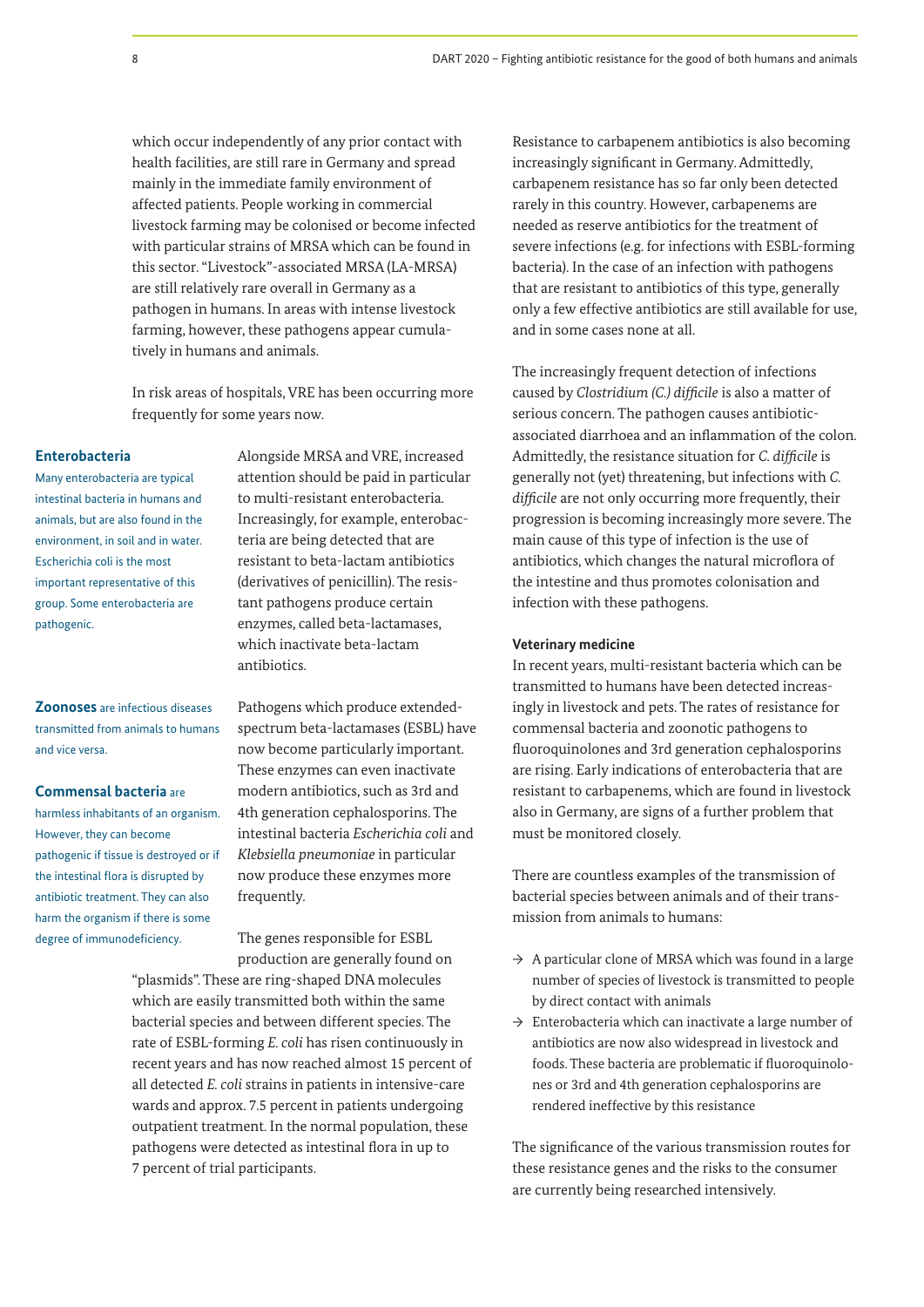Resistance monitoring of animal pathogens, which is important for the treatment of diseased animals, shows that most pathogens causing respiratory tract infections in animals still react sensitively to treatment with antibiotics, with the level of resistance – apart from a few exceptions – being under 20 percent. On the other hand, the rates of resistance for bacteria that cause diarrhoea disorders and skin infections are very much higher. The frequency of MRSA depends on the animal species. It is found most often in dogs (55 percent) and most rarely in productive poultry (14 percent).

## Consumption data

#### **Human medicine**

The proportion of antibiotics prescribed to inpatients is estimated at being between five and 20 percent of all antibiotics prescribed in human medicine. Studies show that the differences in antibiotics consumption are more marked between the various specialisms than they are between hospitals of different sizes. The highest consumption of antibiotics is observed in intensive care and haematology-oncology wards. The SARI project (Surveillance of Antibiotic Use and Bacterial Resistance in Intensive Care Units) has also been able to show that by feeding back the consumption data to the prescribing doctors, a reduction in antibiotics use of up to 30 percent can be achieved.

The greatest proportion of antibiotics is prescribed to outpatients. Outpatient antibiotic consumption has remained stable in Germany since 2007, but the level of broad-spectrum antibiotics in proportion to total consumption is rising. Regional consumption within Germany shows a slight west-east gradient. The top of the league for prescriptions is Saarland, whereas

doctors in the new federal states prescribe fewer antibiotics. The reasons for this are unclear. Alongside differences in the attitudes of doctors and the expectations of patients, socio-economic factors and regional differences in the prevalence of infectious diseases could play a part, along with other, as yet unknown factors.

The pure consumption data do not allow any conclusions to be drawn about the indication-based use of antibiotics in individual patients. However, a critical confirmation of the indication and the use of antibiotics in line with the indication would, in either case, lead to a further reduction in antibiotic consumption. Studies show, for example, that doctors prescribe antibiotics in up to 80 percent of respiratory tract infections even though these are generally caused by viruses.

#### **Veterinary medicine**

In 2013, pharmaceutical companies and wholesalers delivered a total of 1,452 tonnes of antibiotics to veterinary surgeons in Germany, which is 167 tonnes less than in the previous year and some 250 tonnes less than in 2011, when sales were recorded for the first time. However, the quantity of fluoroquinolones, the use of which in veterinary medicine is viewed critically because of their significance in human medicine, rose once again in 2013. 12 tonnes of these antibiotics were supplied, which is two tonnes more than in 2012 and four tonnes more than in 2011.

Penicillins (473 tonnes) and tetracyclines (454 tonnes) are supplied most frequently, which means that older active substances predominate in veterinary medicine.

# II. Our goals and what we are doing to achieve them

# GOAL 1: Strengthening the One Health approach nationally and internationally

With many infectious diseases, the health of humans and animals is closely interwoven. Animals and

humans are often infected by the same pathogens and treated with the same antibiotics. The use of antibiotics in veterinary medicine and agriculture has effects on the occurrence and spread of resistant pathogens in human medicine, just as the use of antibiotics in human medicine does on the development and spread of antibiotic resistance in veterinary medicine and agriculture. Antibiotics can pass via sewage treatment plants into the water or via sewage sludge into the soil.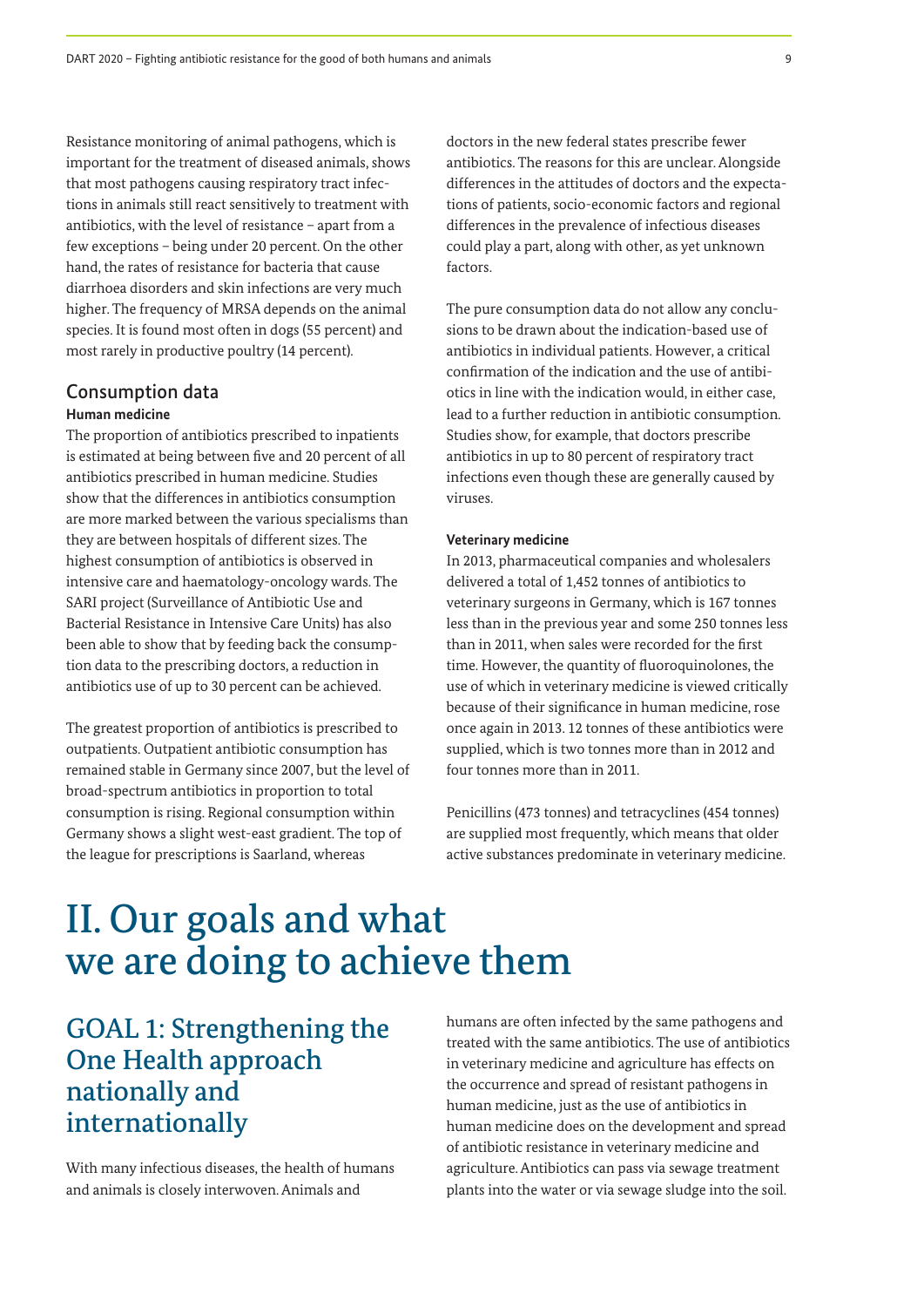The problem of the development of resistance can therefore only be tackled with a cross-sectoral approach. For this, collaboration between the stakeholders in human and veterinary medicine must be improved. This applies not only at regional and national levels, but also, in particular, at international levels, since resistant infection pathogens are spreading worldwide. Only a common, worldwide approach can bring about a lasting improvement in the situation.

The increase in antibiotic resistance also has enormous economic consequences. The World Economic Forum now numbers antibiotic resistance amongst the greatest risks to the world economy. It is predicted that costs will rise because of the treatment of diseases caused by resistant pathogens, and that we will see increased morbidity and mortality rates over the next few years. However, many factors which affect the occurrence, spread, and containment of antibiotic resistance in the various sectors and particularly across sectors are unclear. In order to understand these correlations, cross-sectoral cooperation at national and international levels must be stepped up and research questions must be jointly identified and answered.

On this basis, the Federal Ministry of Health, together with the Federal Ministry of Food and Agriculture and the Federal Ministry of Education and Research, is supporting a range of measures at the interfaces between human and veterinary medicine within the framework of the German Research Platform for Zoonoses. The aim in particular is to support cooperation at these interfaces at local, national and, not least, international levels.

### What we have achieved

In 2008, an interministerial antibiotic resistance working group was established at the federal level. It is responsible for ensuring interdepartmental coordination, adaptation and expansion of national activities. Meetings between the departments involved and the competent Higher Federal Authorities are held regularly to discuss current and planned measures and shared projects.

In order to expand interdisciplinary research, in 2006 the Federal Ministries of Education and Research and of Health and the former Federal Ministry of Food, Agriculture and Consumer Protection signed a joint Research Agreement on Zoonoses. The Research Agreement on Zoonoses produced the Zoonoses

Research Networks and the German Research Platform for Zoonoses. The aim of the German Research Platform for Zoonoses is to increase the exchange of experience at national and international levels, in order to step up research activities in the area of zoonosis research and to promote the broadly based horizontal networking of human and veterinary medicine.

At international level, Germany supports the European Commission's action plan against the rising threats from antimicrobial resistance and has successfully advocated the development of a Global Action Plan on antimicrobial resistance through the World Health Organization (WHO). To support the implementation of the WHO Global Action Plan, the action package "Antimicrobial Resistance" was set up within the Global Health Security Agenda (GHSA). Germany, along with the UK, Sweden, the Netherlands, and Canada, is a "Lead Country" of this action package. In addition, as part of its G7 presidency, Germany has added the subject of antimicrobial resistance to the agenda of the G7 summit on 7–8 June 2015.

#### Our next steps are:

- $\rightarrow$  Continuing the interministerial working group on antibiotic resistance to achieve overarching coordination, evaluation, and adaptation of the national approach, also taking into account the problems of resistance in sewage
- $\rightarrow$  Renewing the Research Agreement on Zoonoses between the Federal Ministry of Education and Research (BMBF), the Federal Ministry of Food and Agriculture (BMEL) and the Federal Ministry of Health (BMG) to intensify the promotion of research projects within the scope of the German Research Platform for Zoonoses
- $\rightarrow$  Providing intensive assistance to the WHO Global Action Plan to be adopted in May 2015 by the World Health Assembly (WHA)
- $\rightarrow$  Supporting selected partner states in the implementation of the WHO Global Action Plan within the framework of the GHSA through the development of bilateral cooperations
- $\rightarrow$  Introducing specific measures to encourage the prudent use of antibiotics worldwide, and increasing the prevention of infections and the associated research and development within the scope of the focal theme of antibiotic research as part of the German G7 presidency. The main element is the strengthening of the One Health approach to counter antibiotic resistance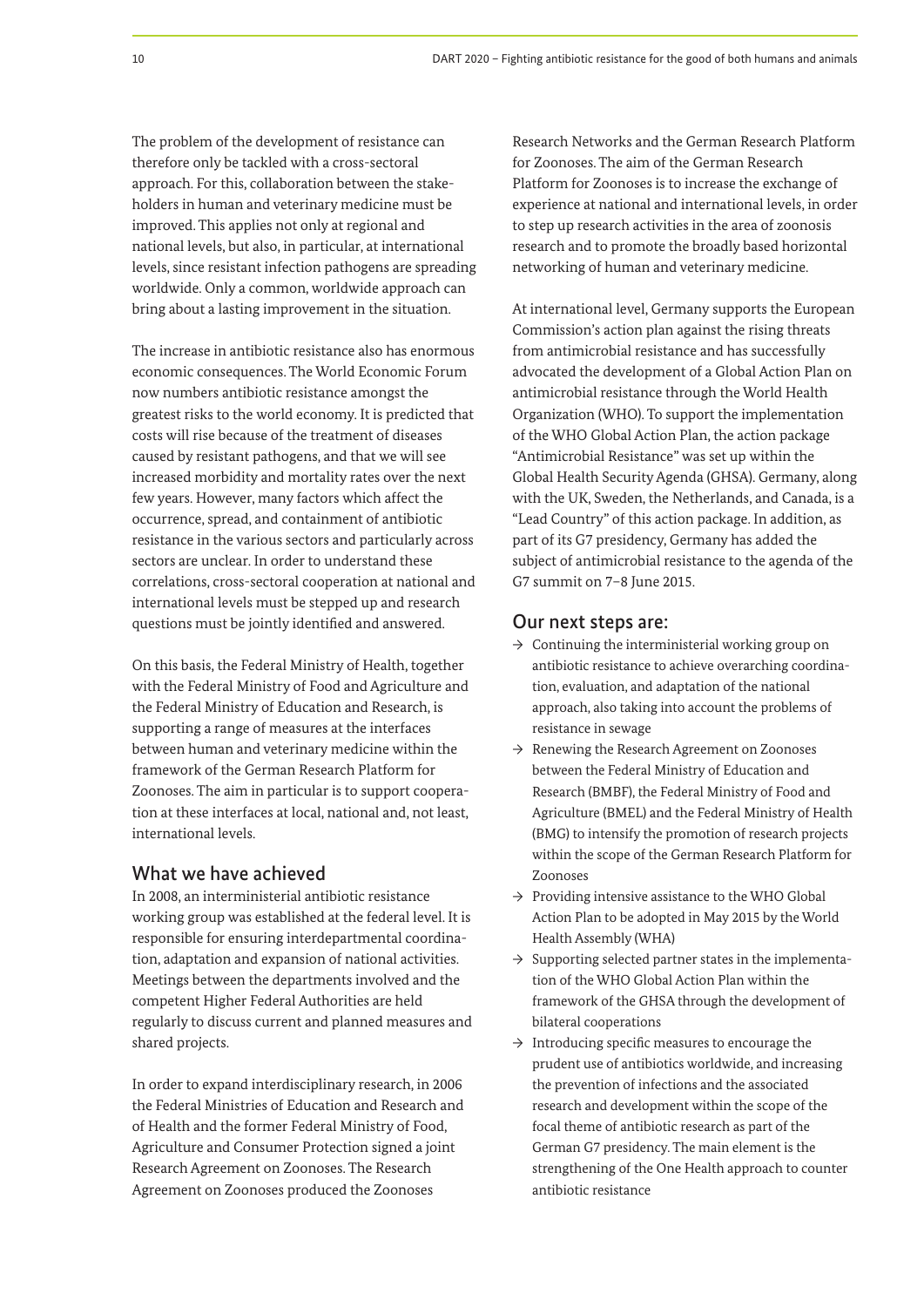For this, we will work with such bodies as the National Zoonoses Platform, the Higher Federal Authorities, the WHO, the OIE, the European Commission, the GHSA and G7 states, universities, academies, scientific institutions, the German Centre for Infection Research, the pharmaceutical industry and relevant institutions in the G7 partner states.

# GOAL 2: Recognising changes in resistance at an early stage

Globalisation and increasing patient mobility require an effective monitoring or early warning and response system for resistant pathogens. If pathogens that are resistant to antibiotics are recognised at an early stage, their further spread can be prevented through the application of a range of measures. This is equally important in human and veterinary medicine. Changes in resistance can be recorded and analysed at local, regional and national levels using monitoring systems (surveillance systems). These can map the problem situation by showing, for example, the different situations in the outpatient and inpatient sector or for different animal species or production types. In addition, the molecular biological characterisation of (resistant) infectious agents allows the way in which they develop and spread to be studied and chains of infection to be examined. For this reason, such instruments must be further developed and expanded. The surveillance of antibiotic resistance at local level allows the resistance situation to be assessed on the spot and provides doctors and veterinary surgeons with important evidence as to whether their prescribing behaviour needs to be adapted. In addition, the development of resistance rates over time shows whether intervention measures are having any effect and if so, which ones. The comparison of resistance data at regional, national and international levels also allows an assessment of specific local or national characteristics.

## What we have achieved

**In human medicine**, the ARS (Antibiotic Resistance Surveillance) monitoring system at the Robert Koch-Institute (RKI) has been available since 2007. ARS forms the basis for the central recording and evaluation of resistance data from the outpatient and inpatient sectors in Germany. Participation in ARS is voluntary. Participants in ARS are medical microbiological laboratories that examine samples from patients from medical facilities and doctors' practices to determine infection agents and resistance. The resistance results which are collated there are forwarded to the RKI where they are stored in a central database. From the data, resistance statistics are automatically generated which can be called up via the interactive database on the ARS website. Based on the resistance statistics, reports are prepared for the participating laboratories or for their customers which also act as an early warning and feedback system, e.g. in the case of rare resistance.

In Germany in the past, various methods and evaluations were used for resistance testing, which made comparison of data more difficult. In 1997, EUCAST was established, with the objective of harmonising methods and limit values for resistance evaluation in Europe; since 2012, implementation and adaptation in Germany have been supported by the National Antibiotics Committee (NAC). The laboratories participating in ARS have almost completely changed their evaluation of resistance testing over to the EUCAST guidelines, which thus allows comparison on an international level, e.g. within the EARS-Net.

The National Reference Centres (NRC) and consultant laboratories play an important role within the early warning concept. At present, 19 NRCs and 40 consultant laboratories are appointed in Germany to cover different pathogens and diseases. The NRCs deal primarily with developing and/or improving diagnostic methods for the pathogens assigned to them, and with special diagnostics and pathogen typing of these pathogens. They also examine important trends in resistance developments and questions of pathogenicity. Additionally, the NRCs have an advisory function and regularly publish reports on epidemiological developments. As part of the implementation of the 2008 DART, the NRC for Gram-negative hospital pathogens started its activity in 2009. It advises extensively on the problems of resistance of Gram-negative bacteria.

In addition, Art. 23 of the Infection Protection Act obliges the directors of hospitals and clinics for outpatient surgery to record nosocomial infections and the occurrence of hospital pathogens with special resistance and multiple resistance in a separate written document on an ongoing basis. The RKI has drawn up a list specifying which nosocomial infections and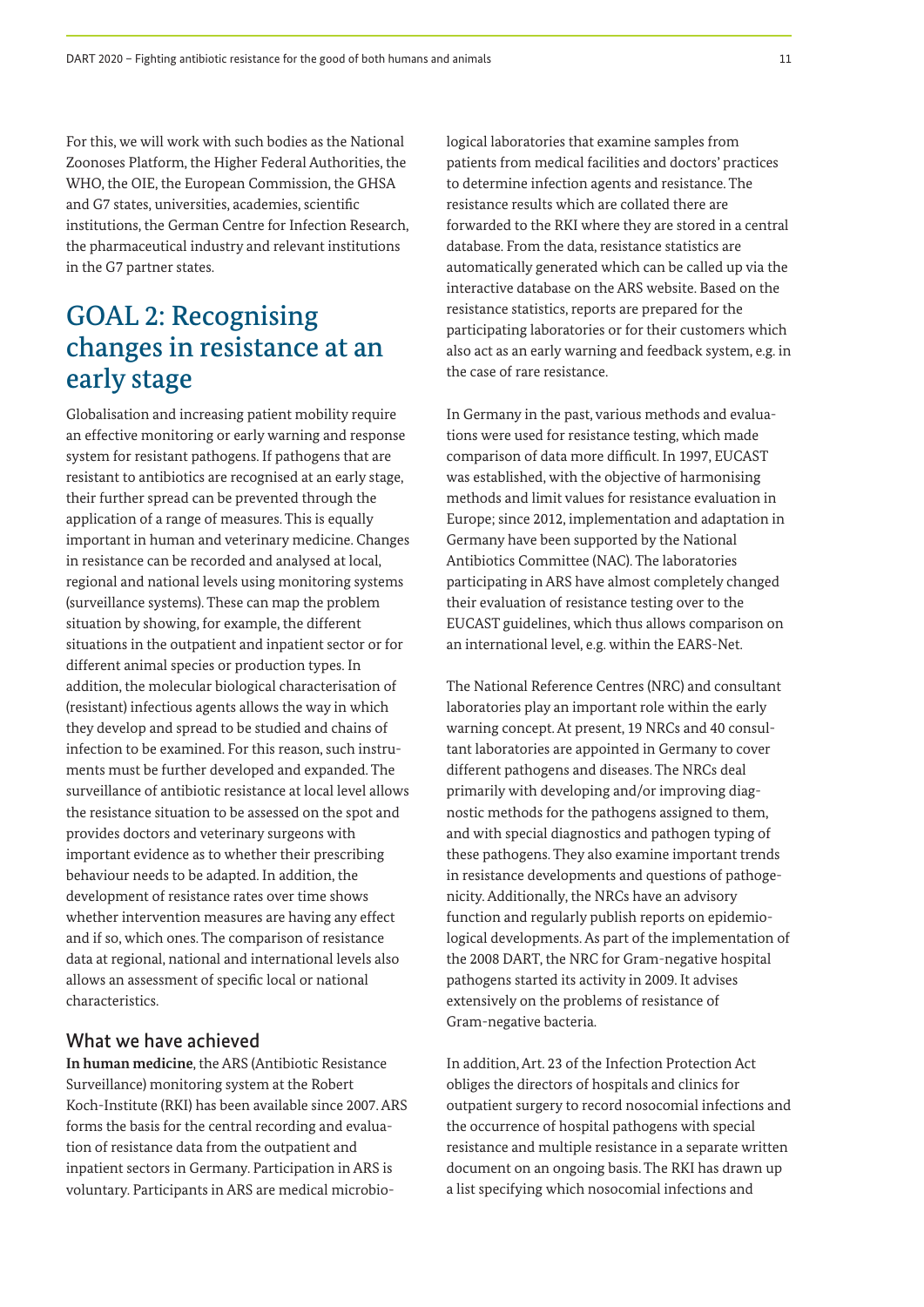resistant pathogens have to be documented. These data are not recorded centrally, but instead form a basis for assessing the local situation and for introducing the necessary preventive measures.

The Infection Protection Act also specifies which diseases and pathogens must be reported to the local public health office. For example, evidence of MRSA in blood or spinal fluid has been notifiable since 2009.

In addition, there are further systems for monitoring resistant pathogens in Germany such as the Hospital Infection Surveillance System (KISS) based at the NRC for surveillance of nosocomial infections. It is often difficult to compare data from the various systems, since different recording criteria are applied depending on the system. A compilation of available resistance data is provided in the "GERMAP Report on antibiotic consumption and the spread of antibiotic resistances in human and veterinary medicine in Germany".

**In veterinary medicine**, antibiotic resistance is monitored at national level in two monitoring programmes which collect pathogens for resistance testing on a representative basis in accordance with coordinated random sampling plans. The resistance of zoonotic pathogens and commensal bacteria to antimicrobial substances is recorded in accordance with the directive 2003/99/EC and the General Administrative Regulation on the recording, evaluation, and publication of data on the occurrence of zoonoses and zoonotic pathogens along the food chain ('AVV Zoonosen Lebensmittelkette', 10 Feb. 2012). The national reference laboratory responsible is based at the Federal Institute for Risk Assessment (BfR), which centrally collects the data and isolates obtained from the authorities of the Federal States, tests their resistance to an internationally agreed panel of antibiotics and evaluates them to provide a national evaluation of the resistance situation. This provides information about the sources of resistant pathogens and the trends in the resistance situation along the food chain. The results of this monitoring are published as part of the national reporting system and are also reported to the EFSA and evaluated by it.

A further programme (GERM-Vet) is run by the Federal Office for Consumer Protection and Food Safety (BVL). It continuously collects clinical bacterial isolates, examines their sensitivity to antibacterial agents, and assesses the results for the national evaluation of the

resistance situation for animal pathogens. The spectrum of the bacteria examined also covers isolates from diseased pet animals. Amongst other things, the resistance data are incorporated into the evaluation of veterinary medicines in the authorisation and extension procedure, provide information about the trends in the resistance situation, and provide evidence for treatment decisions of practicing veterinary surgeons. The results are published in national reports.

In addition, there are also other surveillance activities. For example, relevant pathogens that have been sent to the BfR for diagnostic purposes have been tested for their resistance to antimicrobial agents, in some cases for decades.

Furthermore, resistance data on zoonotic pathogens from human infections have also been determined continuously for decades at the RKI in the NRC "Salmonella and other bacterial enteritis pathogens" and the situation and trends published within annual reports and the series "GERMAP Report on antibiotic consumption and the spread of antibiotic resistances in human and veterinary medicine in Germany".

### Our next steps are: **Human medicine**

- $\rightarrow$  To expand the notification obligation to cover further multi-resistant pathogens
- $\rightarrow$  To expand ARS at the RKI with the aim of achieving complete, representative surveillance
- $\rightarrow$  To expand the existing feedback system to send back data to doctors prescribing antibiotics
- $\rightarrow$  To strengthen the National Reference Centres and consultant laboratories
- $\rightarrow$  To carry out a feasibility study on molecular surveillance for resistant pathogens
- $\rightarrow$  To institute a pilot project to incorporate the resistance of viruses and fungi into the existing surveillance system

For this, we will work with the RKI, the NRC, consultant laboratories, the Scientific Council for Public Health Microbiology, scientific societies, the German Hospitals Federation (DKG), the Statutory Health Insurance (GKV), the Association of Private Health Insurers (PKV), National Association of Statutory Health Insurance Physicians (KBV), the Evaluation Committee, Association of Statutory Health Insurance Physicians of the States (ASHIPS), and the Federal Joint Committee (G-BA).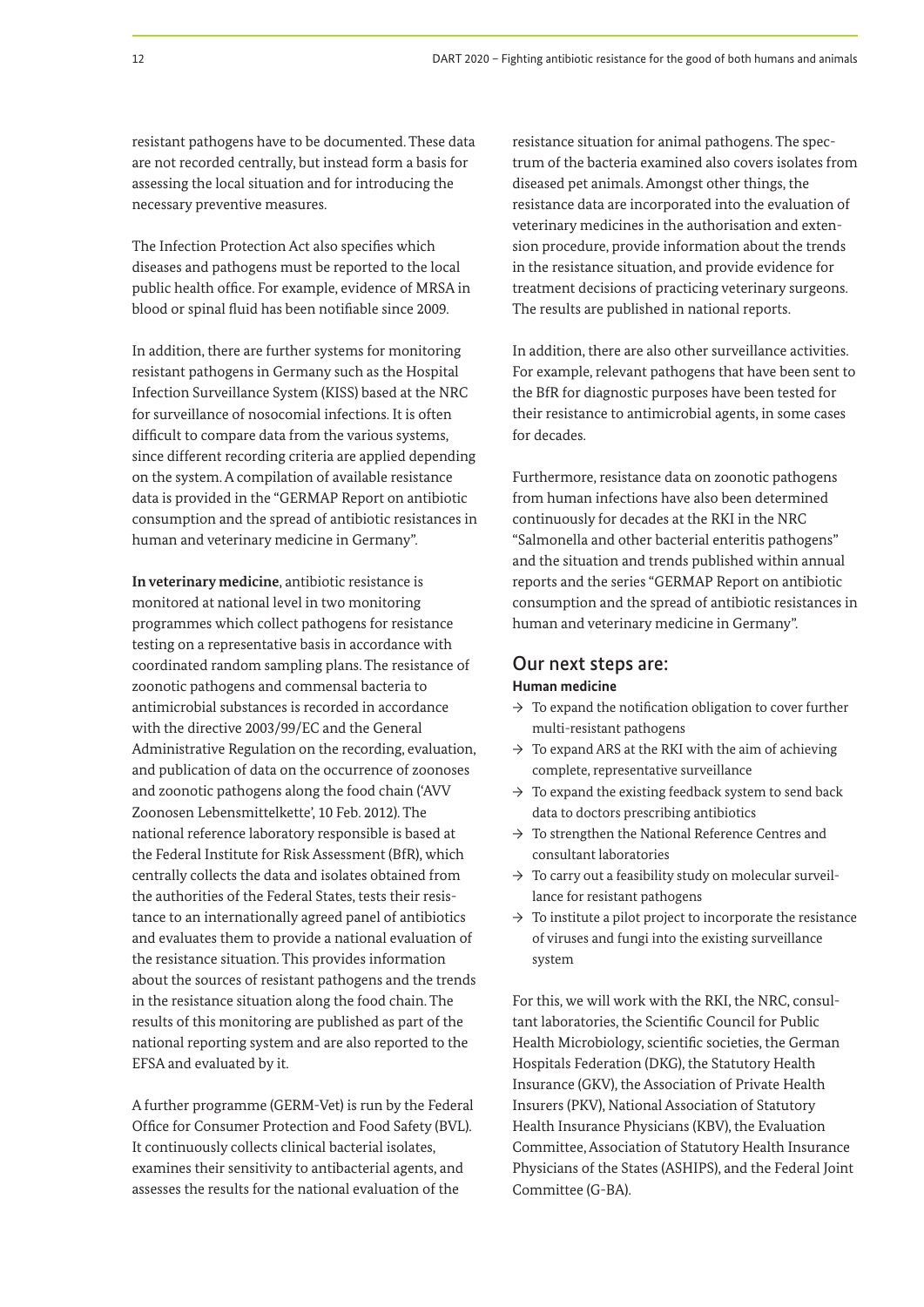#### **Veterinary medicine**

All monitoring measures are aimed both at protecting the health of consumers on a preventive basis and ensuring animal health. Both monitoring systems are to be expanded in close coordination with other EU member states.

- $\rightarrow$  Adapting the resistance monitoring of zoonotic pathogens and commensals to the new EU legislative situation by incorporating the selective detection of ESBL/AmpC-producing and carbapenemase-producing enterobacteria
- $\rightarrow$  Expanding the national resistance monitoring of zoonotic pathogens and commensals to enterococci and, if necessary, other species of bacteria which can be transferred from livestock farming to humans (e.g. Klebsiellae, *Clostridium difficile*). In this, Germany goes well beyond the mandatory requirements of the EU
- $\rightarrow$  Extending the national resistance monitoring of animal pathogens (GERM-Vet) to other species of bacteria
- $\rightarrow$  Expanding the examination methods used, for example by adding molecular surveillance methods, in order to discover new resistance mechanisms at an early stage
- $\rightarrow$  Expanding the standardisation of sampling techniques and the preparation of samples so that the resistance data from different areas can be better compared
- $\rightarrow$  Feeding back resistance data to veterinary surgeons. In this connection, consideration is being given to whether a database and an online system could be set up to provide veterinary surgeons with resistance data promptly

# GOAL 3: Retaining and improving therapy options

Antibiotics are indispensable, important drugs in both human and veterinary medicine. This treatment option needs to be retained and improved. It is therefore important to deal specifically with those factors responsible for the development and spread of new resistances.

The need for antimicrobial agents in certain areas of medicine is set to grow because of demographic developments and an increase in complicated medical interventions. Many medical interventions, e.g. in the area of orthopaedic surgery or within transplantation medicine, cannot be carried out without antibiotics.

For this reason, it is important to use antibiotics carefully and to ensure that they remain effective.

The extent to which antibiotics are used in human and veterinary medicine and the choice of antibiotic are also crucial. The consumption of antibiotics must therefore be recorded and analysed. Antibiotic consumption data are also required in order to assess the effectiveness of intervention measures, whether at the local or national level. They enable comparisons between the various disciplines and within a sector. They thus provide a good basis for supporting recommendations to doctors within the scope of feedback systems.

International studies show that in human medicine, up to 50 percent of antibiotic treatments are inadequate, e.g. as a result of inappropriate dosages or treatment durations. This also applies for Germany. Evidencebased recommendations and guidelines help the medical staff in the diagnosis of infections and in their choice and dosage of the most suitable antibiotic. Recommendations and guidelines are prepared and updated by the responsible scientific societies. The resistance situation is taken into account here.

The area of use of an antibiotic is defined by the license. Before an antibiotic can be licensed for use, it must be proven to be effective. Drug manufacturers are thus obliged, when an antibiotic is (re-)licensed, to submit resistance data to the Federal Institute for Drugs and Medical Devices (BfARM) or, for veterinary medicines, to the BVL. These data are also used to inform the scientific community about the range of effects of an antibiotic.

### What we have achieved

**In human medicine,** alongside resistance surveillance, the monitoring of antibiotic consumption has been developed. The antibiotic consumption data for the outpatient sector are made available by the Scientific Institute of the Local Health Care Funds (WIdO), the Central Institute for Statutory Health Care Insurance in Germany (Zi), and a number of health insurance funds. Data on drug consumption are regularly compiled and fed back in monthly prescription reports by the statutory health care associations to the prescribing doctors so that they can stay within drug budgets.

One project for the monitoring of antibiotic consumption in inpatient treatment is the ADKA-if-RKI Project, which was initiated and established by the German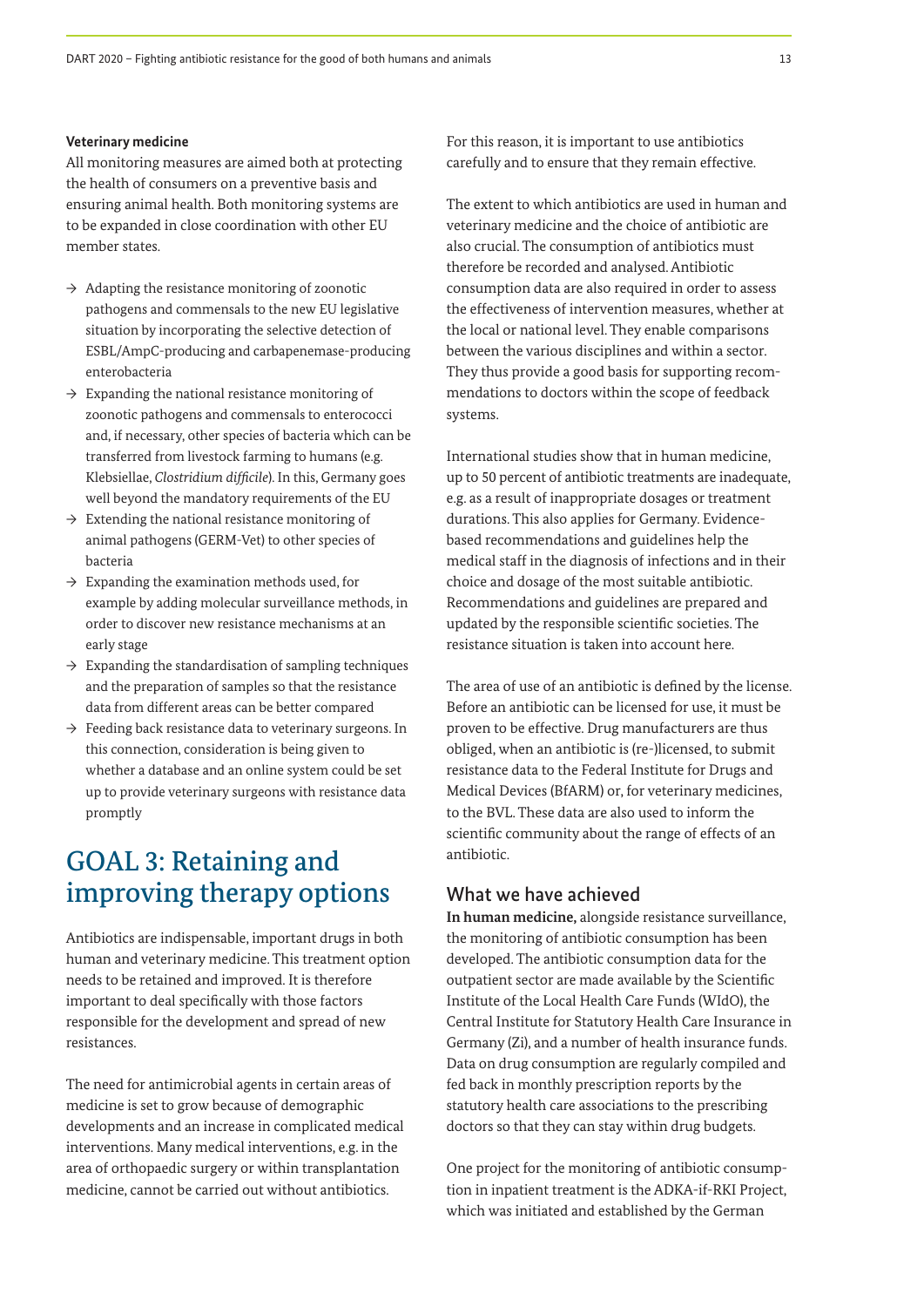Society of Hospital Pharmacists and the Infectiology Department of the University of Freiburg, and which has been supported by the RKI for a number of years. The German consumption data currently available, however, are not representative.

Other projects which collate data on antibiotic consumption in the inpatient sector are the SARI project and the Antibiotic Consumption Surveillance (AVS) project, which was developed by the RKI in cooperation with the Charité in Berlin. The aim of this project is to support hospitals in monitoring of antibiotic consumption. From this, a platform for efficient surveillance which saves resources has developed. Interested hospitals are able to take part in this national surveillance system.

In 2011, the law amending the Infection Protection Act and other laws formed the basis for the Commission Anti-Infectives, Resistance and Therapy (ART) at the RKI. The Commission compiles up-to-date general recommendations for diagnosis and therapy, especially in the case of infections with resistant pathogens, and, in close collaboration with the Association of the Scientific Medical Societies (AWMF), initiates the compilation of medically sound recommendations and of infectiological guidelines on antibiotic therapy by the scientific societies. The Commission has determined a need for evidence-based guidelines (especially S3 guidelines) for common and life-threatening infectious diseases. It is also involved in the discussions of the Interministerial Working Group on Antibiotic Resistance.

Following the change in the Infection Protection Act, hospitals and other medical care facilities are obliged, to record and assess data on the nature and extent of antibiotic consumption. The RKI, in cooperation with various scientific societies, has specified how the data are to be recorded.

**In veterinary medicine**, in 2010 and 2015, the "Guidelines for the prudent use of veterinary antimicrobial drugs" were adapted to the current state of scientific knowledge and to the situation in practice.

In 2014, the guideline on "Application of veterinary medicinal products in the livestock sector" was revised in line with the current state of knowledge. This was developed in 2009 under the leadership of the Federal Ministry for Food and Agriculture together with the federal states, the veterinary sector, the industry and

the animal owners in order to improve the appropriate use of antibiotics.

In addition, there are guidelines for the veterinary attendance of pig, cattle and poultry farms issued by the Federal Association of Practicing Veterinary Surgeons.

With the Sixteenth Law Amending the German Medicinal Products Act (16. AMGÄndG), which came into force in 2014, a benchmarking system was introduced using nationwide determination of key figures on the frequency of antibiotic treatment of fattening animals. This is associated with obligations for controls and actions on the part of animal owners aimed at reducing the use of antibiotics. Animal owners must compare the situation within their own operation with the nationwide key figures, and – if the key figures are exceeded – take measures, in collaboration with the veterinary surgeon, to minimise the use of antibiotics. The key figures are determined every six months on the basis of what has been achieved, which creates a dynamic system that helps reduce antibiotic use on a lasting basis.

Through the 16. AMGÄndG, the competent authorities of the federal states also receive data on the use of antibiotics in fattening farms. The treatment rates obtained here can help the authorities with the planning of risk-based controls of animal owners and veterinary surgeons. In addition, the competent authorities were granted a series of regulatory powers for the introduction of management measures if the measures taken by the farms to reduce antibiotic treatment are not sufficient.

Alongside the information as to what quantities of which antibiotics are supplied to veterinary surgeons, it is also important to find out how often these drugs are used, for which animals and for which indications. This reveals the main areas of use and makes it possible to identify areas in which an attempt should be made to reduce the use of antibiotics. In the "Veterinary Consumption of Antibiotics" (VetCAb) project, therefore, a representative random sample was taken in order to carry out a more detailed analysis of the use of antibiotics in the various areas of the livestock production with the aim, amongst other things, of identifying main points of use, highlighting changes and thus being able to plan and evaluate reduction measures on a focussed basis.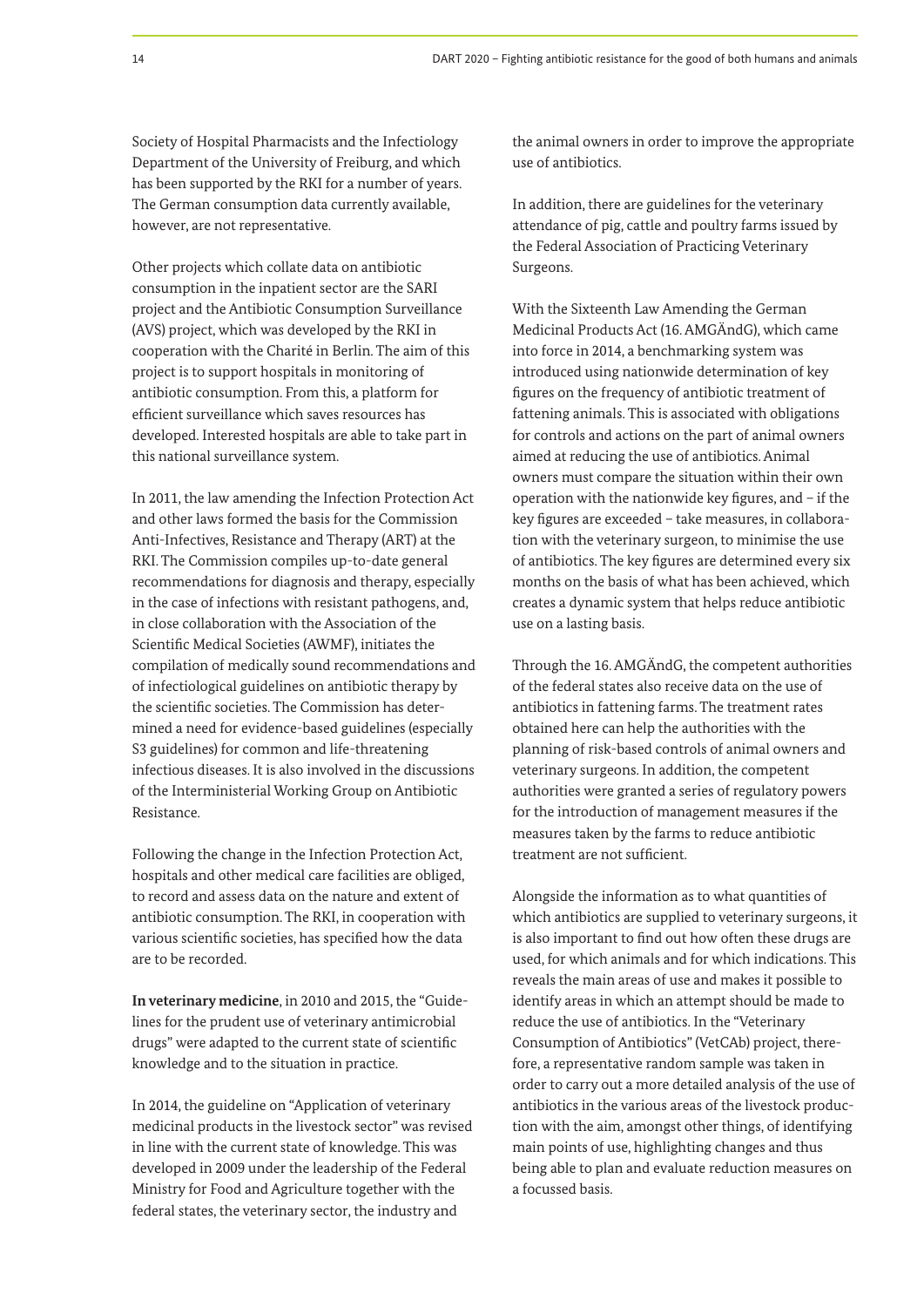## Our next steps are:

#### **Human medicine**

- $\rightarrow$  Expanding overall antibiotic consumption surveillance to collate representative data and to provide reference data for the specialist public
- $\rightarrow$  Using these data to identify problem areas and possible intervention measures at national level
- $\rightarrow$  Improving the feeding back of antibiotic consumption data
- $\rightarrow$  Initiating a pilot project to finance the development of infectiological guidelines and recommendations
- $\rightarrow$  Developing concepts for the preparation and application of local guidelines and recommendations in the outpatient and inpatient sectors
- $\rightarrow$  Enabling ARS to be used jointly by the RKI and BfArM in order to make it possible to use the resistance data for licensing purposes.

For this, we will work with the RKI, BfArM, WIdO, ZI, IF, Charité Berlin, GKV, PKV, ÄZQ, the Commission ART, AWMF, scientific societies, the DKG, PKV, KBV, ASHIPS, hospitals, outpatient clinics, and the G-BA.

#### **Veterinary Medicine**

- $\rightarrow$  Implementing the authorisations granted by the 16. AMGÄndG for more extensive rules for the use of antibiotics, especially reserve antibiotics, in animals
- $\rightarrow$  Continuing the antibiotic minimisation concept of the 16. AMGÄndG and preparing for the evaluation of its effectiveness in 2019
- $\rightarrow$  Continuing the recording of quantities of antibiotics supplied to veterinary surgeons
- $\rightarrow$  Calling on the issuers of the available guidelines to check these regularly to see if they need updating and to update them if necessary
- $\rightarrow$  Developing further legally binding requirements for the use of antibiotics in animals on the basis of existing guidelines. Working out key points for a feedback system for veterinary surgeons which veterinary surgeons can use to compare their use of antibiotics with that of their colleagues

In addition to reducing the frequency of antibiotic treatments and the absolute quantity of antibiotics used on animals, the aim of the above measures specifically is also to reduce the use of critically important active agents.

# GOAL 4: Breaking chains of infection early and avoiding infections

Avoiding infections must come at the beginning of all efforts to reduce the use of antibiotics. This goal is supported by primary prevention measures, and particularly the interruption of chains of infection within the framework of an accumulated occurrence of infections. Outbreaks that are not recognised and monitored at an early stage are a serious problem in both human and veterinary medicine which must be countered using suitable instruments. Measures to break the infection chain must be consistently implemented and further researched.

A high level of attention and prompt diagnosis of pathogens and resistance combined with the provision of suitable advice are absolutely essential here. Indication-appropriate, rapid pathogen diagnosis, which also comprehensively includes antibiotic resistance, not only makes a major contribution to ensuring the quality of the treatment of bacterial infections, but also plays an important role in breaking chains of infection. Rapid identification helps to avoid the further spread of (multi-)resistant infection pathogens and promotes specifically targeted antibiotic therapy and the use of narrow-spectrum antibiotics.

Reliable test systems for rapid diagnosis are not available on a sufficient scale. However, even if established test systems are available, diagnosis is not always carried out. With many bloodstream infections or nosocomial diarrhoeas, for example, no samples are taken for microbiological examination.

In addition, skills in outbreak recognition and analysis plus the knowledge of and ability to implement hygiene measures are essential in preventing the transmission of pathogens. Microorganisms can spread if hygiene measures are inadequate or completely lacking. This applies in general to all pathogens, but is particularly true for (multi-)resistant pathogens, since here the opportunities for treatment after transmission has occurred are limited.

In human medicine, the specialists on the spot (e.g. hygienists, infectiologists, microbiologists, hygiene specialists) and the public health authorities have a vital role to play in preventing the further spread of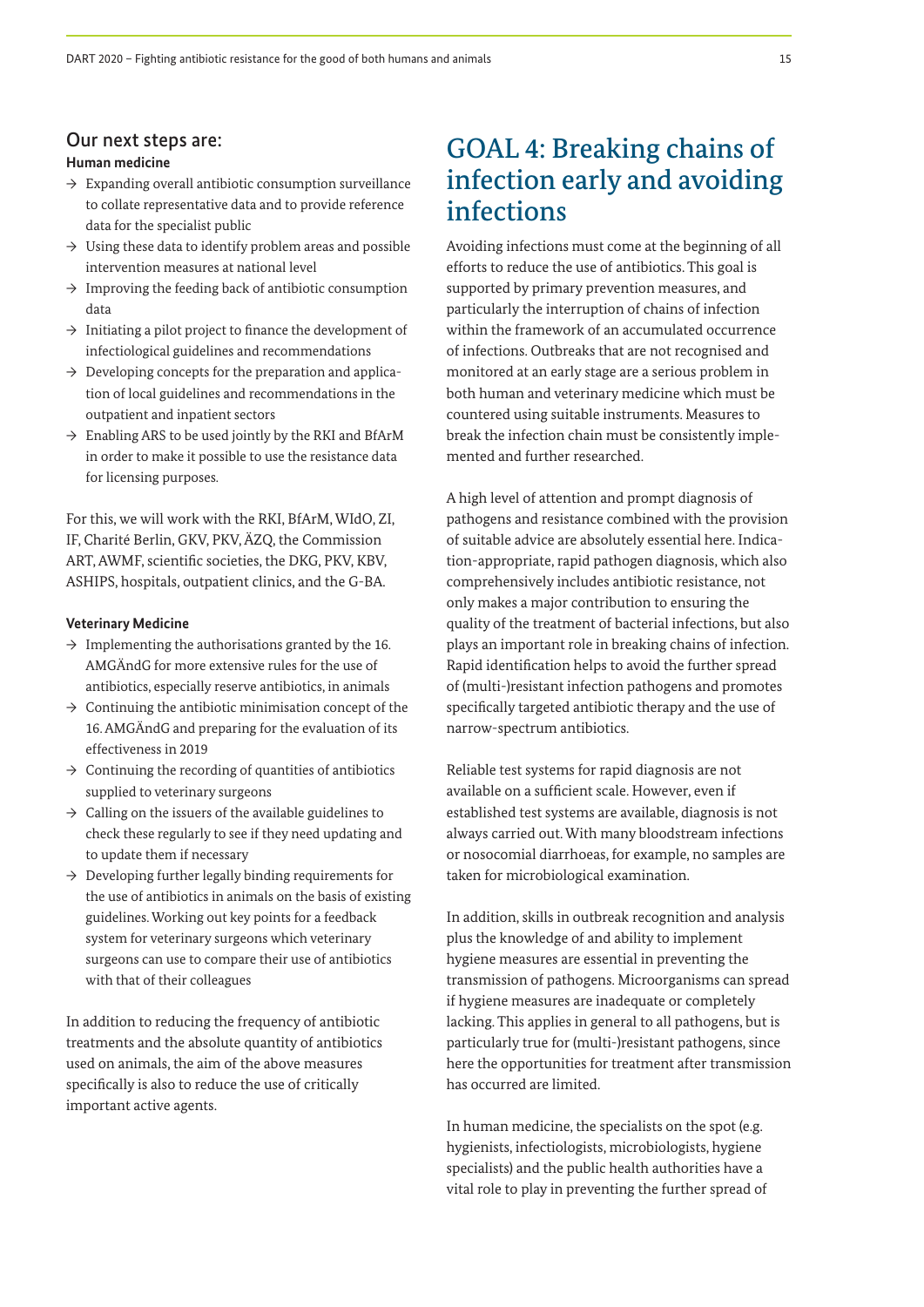(resistant) pathogens and in elucidating local outbreak incidents. An obligation to report resistant pathogens allows the public health authorities to intervene even if only a single case has been detected.

It is not only chains of infection within hospitals that require attention, however. If practitioners, patients and their relatives are not informed, on discharge from hospital, that a (multi-)resistant pathogen has been detected, the necessary hygiene measures are not taken and the pathogen can spread further.

In veterinary medicine and livestock farming, systems to protect against epizootic and other animal diseases have been established for a long time; one of the aims of hygiene and monitoring measures at abattoirs and in the food processing industry is to prevent the harmful contamination of foods with microorganisms. Consumers too can and must play their part in preventing the transmission of (resistant) germs from animals and foods to people by handling animals and foods properly.

## What we have achieved

**In human medicine,** in 2011, the law amending the Infection Protection Act and other laws toughened up the requirements for hygiene in health care facilities and improved the options for countering outbreaks. For example, the recommendations of the Commission for Hospital Hygiene and Infectious Disease Prevention (KRINKO) and the responsibility of the directors of medical facilities for their implementation were made binding. KRINKO prepares scientifically sound recommendations, which have been approved by a group of experts, on the prevention of infections and on operational-organisational and structural-functional measures. The recommendations are constantly being further developed in accordance with current evaluations of the epidemiology of infections and with research results in the relevant thematic areas. If consistently implemented, these recommendations make an important contribution to the avoidance of infections and the further spread of pathogens including those with special resistance and multiple resistance. According to the KRINKO recommendations, for example, all clinics are obliged to examine patients at risk for multi-resistant pathogens on admission and to isolate them until colonisation has been excluded.

In addition, with the amendment to the Infection Protection Act, the federal states were obliged to issue hospital hygiene regulations covering measures for the prevention, detection, recording, and control of treatment-associated infections and pathogens with resistance. These regulations have now been issued in all federal states. The establishment of hygiene commissions for particular facilities was established. The directors of these facilities must keep records on nosocomial infections, antibiotic resistance, and antibiotic consumption as laid down in the Infection Protection Act and draw conclusions from these for application in practice.

Qualified medical, nursing and other staff are essential for the establishment of and compliance with hygiene standards. Through the Hygiene Promotion Programme, hospitals will be supported until 2016 in appointing the necessary specialists and with providing further training for doctors and nurses in the field of hospital hygiene and thus implementing the requirements of the Infection Protection Act.

In order to ensure coordination and harmonisation between the sectors, regional networks for the prevention and monitoring of resistant pathogens have been established. In this, the Federal Ministry of Health has supported model networks with different focal points in four regions. The central elements within the networks are a round table and the achievement of a consensus concerning measures to be carried out across sectoral boundaries. In addition, the issue of quality seals will make the efforts of participating hospitals transparent. Regular network meetings at the RKI will promote a lively exchange of experiences.

The G-BA was obligated to specify in its guidelines suitable measures to ensure hygiene in healthcare and in particular to define indicators for assessing hygiene quality in order to provide quality assurance of hospitals across all facilities. The G-BA instructed the AQUA Institute to develop two quality assurance procedures: "Post-operative wound infections" and "Vessel catheter-associated infections". Feasibility tests were arranged for both procedures. The incorporation of the developed procedures into the standard procedures of the cross-facility quality assurance is to be adopted by the Federal Joint Committee after the conclusion of the trial phases.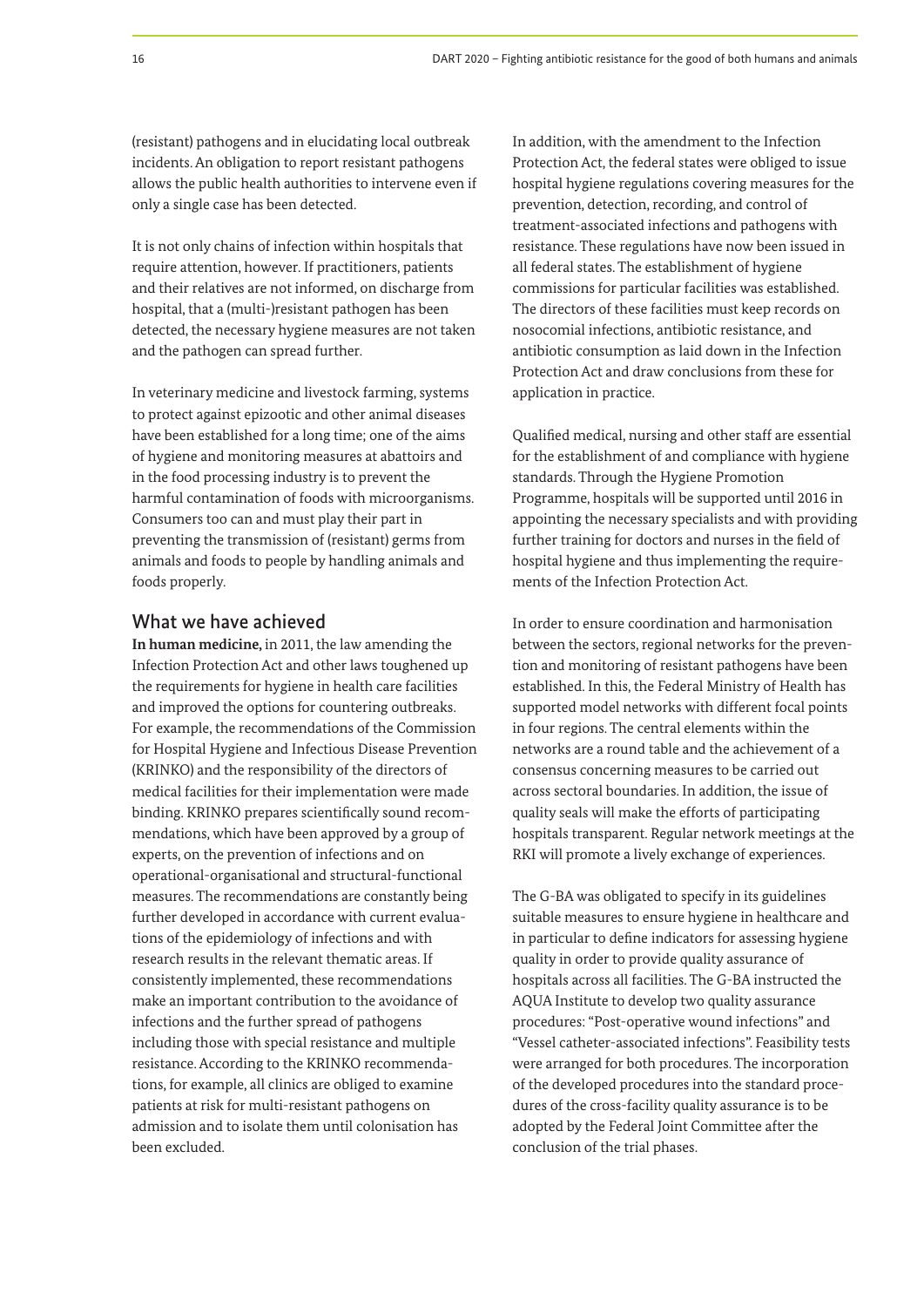Obstacles to the implementation of MRSA diagnosis and MRSA eradication in risk groups in outpatient medicine were countered by a remuneration agreement for practitioners. Doctors who wish to provide these services must meet certain technical requirements.

Since 1 January 2015, the statutory preconditions apply for model projects within the scope of which patients at risk are tested for multi-resistant Gram-negative pathogens before being admitted to hospital. The findings of these tests are used to assess the effectivity of and work required for a screening of this type and are to be incorporated into the KRINKO recommendations.

The Federal Government's report of December 2014 on the effects of the instruments introduced with the amendment of the Infection Protection Act shows that the requirements of the law have been completely implemented. Through the passing of the hospital hygiene regulations, the Federal states made an important contribution to this. Seen overall, activities to date are bearing their first fruits: MRSA infections have been declining for three years. However, there is still room for improvement in the implementation of the recommendations on site in the facilities themselves. It is crucially important that compliance and conscientious implementation continue to be monitored by the competent state authorities.

**In veterinary medicine,** in recent years, intense measures to fight salmonella in poultry farms have also considerably reduced the exposure of consumers to multi-resistant salmonella from livestock farming.

The entry into force of the Animal Health Act (TierGesG) on 1 May 2014, which replaces the old Animal Diseases Act, placed the control of transmissible animal diseases in Germany on a more up-to-date foundation. The Animal Health Act places more weight on prevention and contains a series of new provisions for the prevention and control of livestock epidemics and animal diseases, and for improving surveillance. In this context, the framework conditions for the use of vaccines were also adapted to the current situation. The vaccination of livestock against viral infections is of towering significance for the reduction of antibiotic use in livestock farming to combat secondary infections caused by bacteria. This was shown most impressively by the example of vaccination against

porcine Circovirus II. The requirements for the action plans which have to be drawn up in the event of antibiotic usage above the corresponding key figure also explicitly call for the hygiene regimes in livestock farming to be intensified.

#### Our next steps are: **Human medicine**

- $\rightarrow$  Supporting the federal states in the development and expansion of regional networks for the prevention and monitoring of resistant infection pathogens
- $\rightarrow$  Providing expertise by the federal states to ensure strict compliance with hygiene standards in hospitals
- $\rightarrow$  Expanding compulsory notification to further multi-resistant pathogens
- $\rightarrow$  Determining problems and obstacles to use in diagnostics, such as blood culture diagnosis and the detection of *Clostridium difficile*, and working out possible solutions
- $\rightarrow$  Providing continuous support for the federal states, if necessary with follow-up checks, to ensure the presence of sufficient hygiene staff in medical facilities
- $\rightarrow$  Supporting the process for establishing the developed indicators for the assessment of hygiene quality to allow quality assurance across all facilities

For this, we will work with the RKI, the Federal states, the Public Health Service (ÖGD), KRINKO and the Commission ART, the DKG, GKV, PKV, KBV, ASHIPS, Assessment Committee, hospitals, outpatient clinics, the G-BA, and the AQUA Institute.

#### **Veterinary medicine**

- $\rightarrow$  Breaking the transmission chains at an early stage through improved livestock husbandry systems, coordinated vaccination programmes against the most significant bacterial, parasitic, and viral infectious diseases. Implementing the measures listed by way of example in the 16. AMGÄndG to improve animal health
- $\rightarrow$  Introducing advisory measures in livestock husbandry
- $\rightarrow$  Supporting regional health programmes of animal owners, veterinary surgeons, abattoir and animal transport companies, and competent authorities.
- $\rightarrow$  Encouraging corresponding model and demonstration farms
- $\rightarrow$  Development of an animal health index by a federalstate working group
- $\rightarrow$  The recommendation of suitable vaccination strategies by the Standing Committee on Veterinary Vaccinations at the Friedrich Loeffler Institute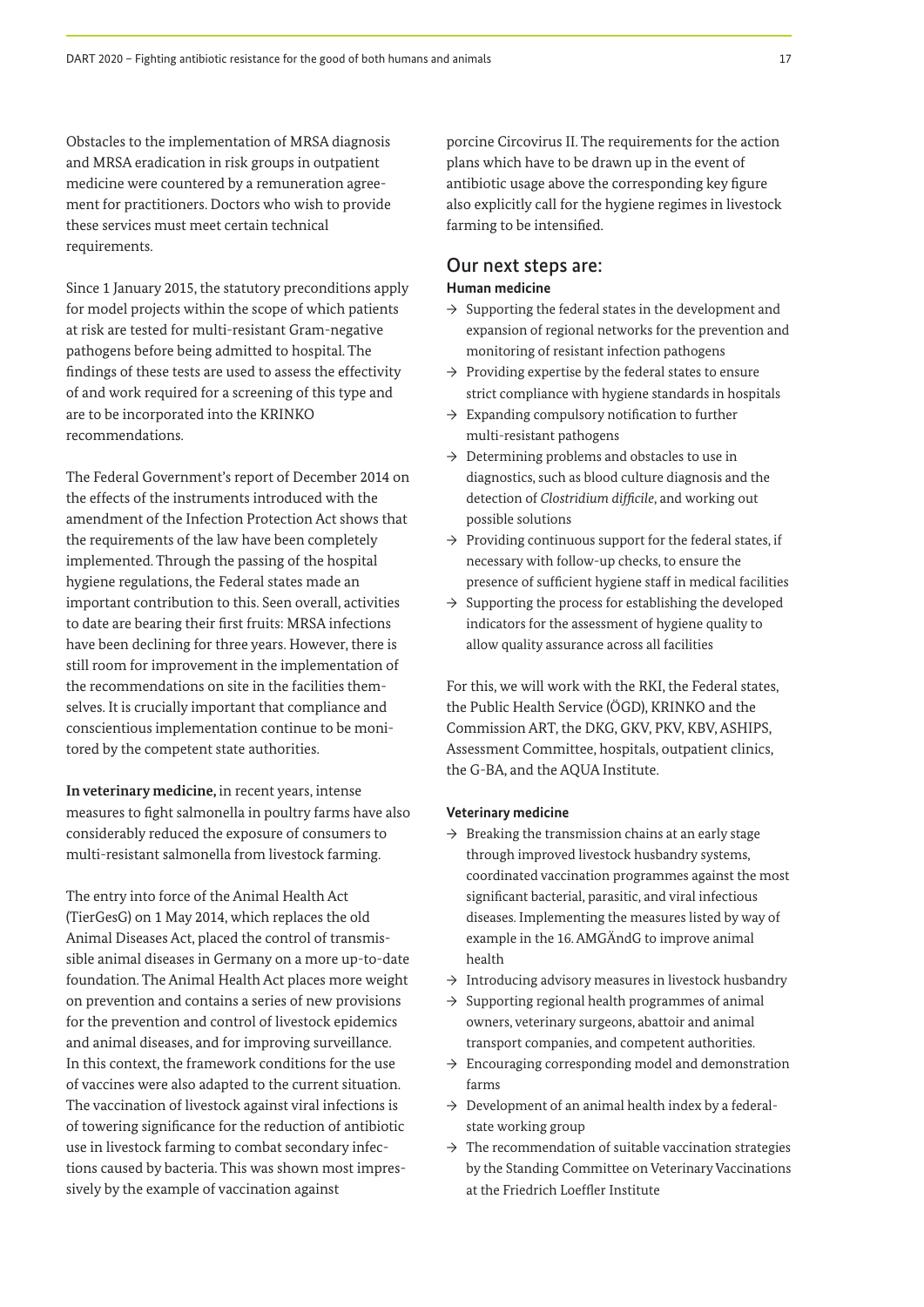$\rightarrow$  Carrying out a study on the effects of measures to reduce emissions in livestock operations on the exposure of the population to resistant bacteria from livestock farming via the environment

To reduce the transmission of resistant bacteria along the food chain, the following measures are planned in close cooperation at the European level:

- $\rightarrow$  Consistently pursuing the successful control programmes for salmonella in poultry farming
- $\rightarrow$  Further developing the concept of process hygiene criteria for food production and expanding these to further frequently resistant pathogens (e.g. *Campylobacter* spp), ESBL/ AmpC-producing or Carbapenemase-producing enterobacteriaceae
- $\rightarrow$  Researching possibilities for reducing the contamination of carcasses during the food production process. Research should also be carried out into possible positive effects of bacteriophages and other substances in order to reduce or eliminate bacteria on carcases as a supplement to process hygiene
- $\rightarrow$  Verifying the necessity for corresponding process hygiene criteria for other resistant pathogens (e.g. ESBL/AmpC-producing or Carbapenemase-producing Enterobacteriaceae)

# GOAL 5: Raising awareness and strengthening skills

Conveying information and knowledge is an essential precondition for the appropriate use of antibiotics and for dealing with multi-resistant pathogens. Therefore, it is important to address not only specialist groups but also the general population, who – as patients, parents, consumers, animal owners, or farmers – can contribute to ensuring that antibiotics continue to be effective in treating infectious diseases. The expectations of patients and animal owners with regard to the prescription of antibiotics and their appropriate consumption or administration have an influence on antibiotic consumption and thus on the development of resistance.

A survey was carried out to examine the knowledge, attitudes, and expectations of the population with regard to antibiotics and their application in respiratory tract infections. The results showed a generally good level of knowledge about antibiotics and a high

degree of faith in doctors' decisions, but there is still a considerable need for more information.

A further study focussed on the prescription behaviour of doctors with various specialisms. It was found that general practitioners in particular are confronted with expectations on the part of patients for an antibiotic and prescribe antibiotics because of this situation.

An online platform for doctors and other medical professionals can make an important contribution to appropriate prescription by making available current information on infections, the effects of antibiotics, the development of resistance, new antibiotics and generally recognised recommendations and guidelines on antibiotic therapy. In this way, experts would have rapid access to new information relevant to their practice on the subject of antibiotic resistance.

In the long term, the quality of the prescription of antibiotics, however, can only be achieved by providing better education, advanced training and professional development for doctors and veterinary surgeons. The subject must be given more emphasis at university, advanced training and professional development in order to fill existing gaps in knowledge and to encourage the application of this knowledge.

### What we have achieved

**In human medicine**, information is provided to the public, for example, by the Regional Networks, the Institute for Quality and Efficiency in Health Care (IQWiG), the KBV, and the health insurance funds. In January 2015, the German Coalition for Patient Safety (APS) published the patient information leaflet "Prevention of hospital infections and infections by multi-resistant pathogens". The Federal Centre for Health Education provides information on its website about different aspects of the subject of antibiotic resistance. In addition, it offers public information on MRSA in six different languages. Patients can find out about the quality of hygiene in individual hospitals in the hospitals' annual quality reports.

Information for doctors prescribing antibiotics is provided, for example, in the series "Wirkstoff aktuell" from the KBV in the issues "Rational antibiotic treatment of upper respiratory tract infections", "Rational antibiotic treatment of the lower respiratory tract" and "Rational antibiotic treatment of urinary tract infections".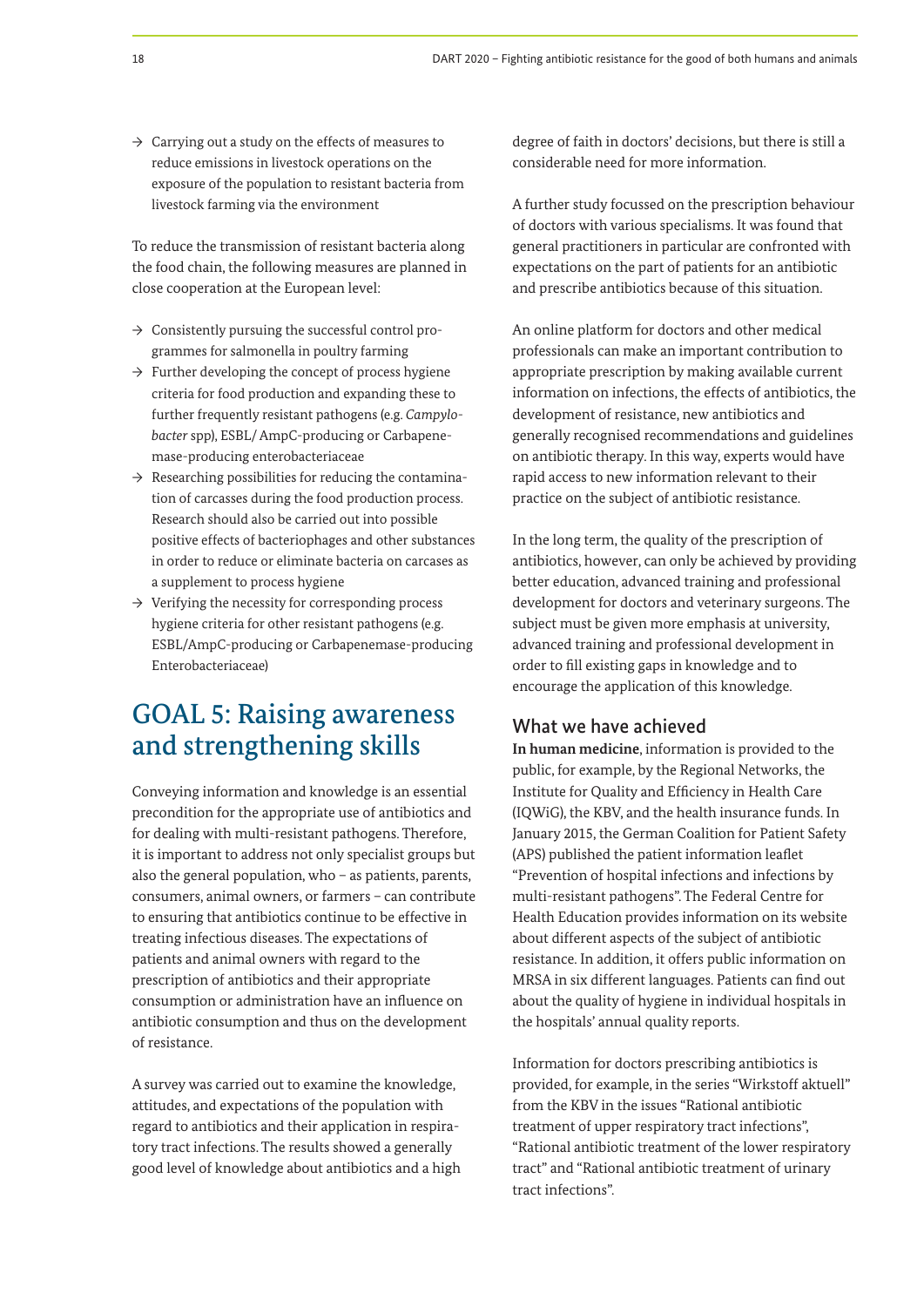The launch of the ARS website and the website of the Commission Anti-Infectives, Resistance and Therapy marks an initial step in the direction of an online "Antibiotic Resistance" platform offering practical information about the subject in one place.

The National Competency-Based Learning Objectives Catalogue in Medicine for the study of human medicine is currently being revised. This will also appropriately map infectious diseases, their prevention, diagnosis and therapy with special consideration given to resistant pathogens.

A wide range of professional development options on the subject of antibiotic resistance is available for doctors. Advanced training in rational antibiotic therapy (Antibiotic Stewardship, ABS) is of particular significance. The German Society for Infectious Diseases (DGI), supported by the Federal Ministry of Health, has developed an advanced training programme of this type. The programme has been received positively by doctors and pharmacists and is constantly being developed further. However, the need for training places cannot yet be covered at the moment. In addition, under the guidance of the DGI, an S3 Guideline "Strategies to ensure the rational use of antibiotics in hospitals" has been developed. However, there is still a need for ABS concepts and programmes for the outpatient sector which has not yet been sufficiently addressed.

The German Society for Hygiene and Microbiology, also supported by the Ministry of Health, has developed an advanced training programme in Nosocomial Infection Prevention in Hospitals. This has now become part of the Structured Curricular Advanced Training Programme of the chambers of physicians.

**In veterinary medicine,** it is the restrictive drug legislation, with its documentation obligations for veterinary surgeons and farmers, plus the monitoring of the produced foods, which ensure that the problems of antibiotic resistance shifts into the consciousness of the people involved. In addition, the "Guidelines for the prudent use of veterinary antimicrobial drugs" of the Federal Chamber of Veterinary Surgeons, first published in 2000, have been revised in 2015 for the second time since their update in 2010 and sent out to every veterinary surgeon.

Veterinary surgeons acquire a basic knowledge of the use of antibiotics and the resultant development of resistance in their studies and in postgraduate advanced training and continuing professional development (CPD). The subjects of antibiotic therapy and antibiotic resistance are thus firmly anchored in their training. After gaining their accreditation, veterinary surgeons have a general CPD obligation according to the professional codes of conducts of the relevant chambers of veterinary surgeons. In addition, there are also statutory CPD obligations.

Continuing professional development events that aim to meet the CPD obligation must be approved by the Academy for Advanced Veterinary Training of the Federal Chamber of Veterinary Surgeons.

The industry's own antibiotic monitoring carried out by QS GmbH involves the veterinary surgeons and, through the advisory activities associated with it, helps increase awareness of the subject among animal owners.

Annual reports by the Higher Federal Authorities on the current resistance situation and on trends are freely available online: an important element in risk communication, which is not solely limited to specialists in the fields of veterinary medicine and agriculture. This communication is a continuous, interactive process. Participative dialogue with various target groups lies at its heart. It therefore covers far more than keeping all participating and interested target groups informed about the development and evaluation of antibiotic resistance. Informing the public at an early stage about possible health risks, information obtained, and working results form the basis for this dialogue.

The BfR publishes risk evaluations of current aspects of antibiotic resistance for zoonotic pathogens and commensals online (http://www.bfr.bund.de/de/a-z\_ index/antibiotikaresistenz-61681.html) and keeps the general public informed through its press releases. Consumers are also trained with specific recommendations in handling food and are provided with appropriate procedures. In addition, farmers and veterinary surgeons are also provided with data and aspects of risk assessment at professional development events in the form of lectures.

Resistance data obtained through zoonosis monitoring are provided to the general public annually in the EU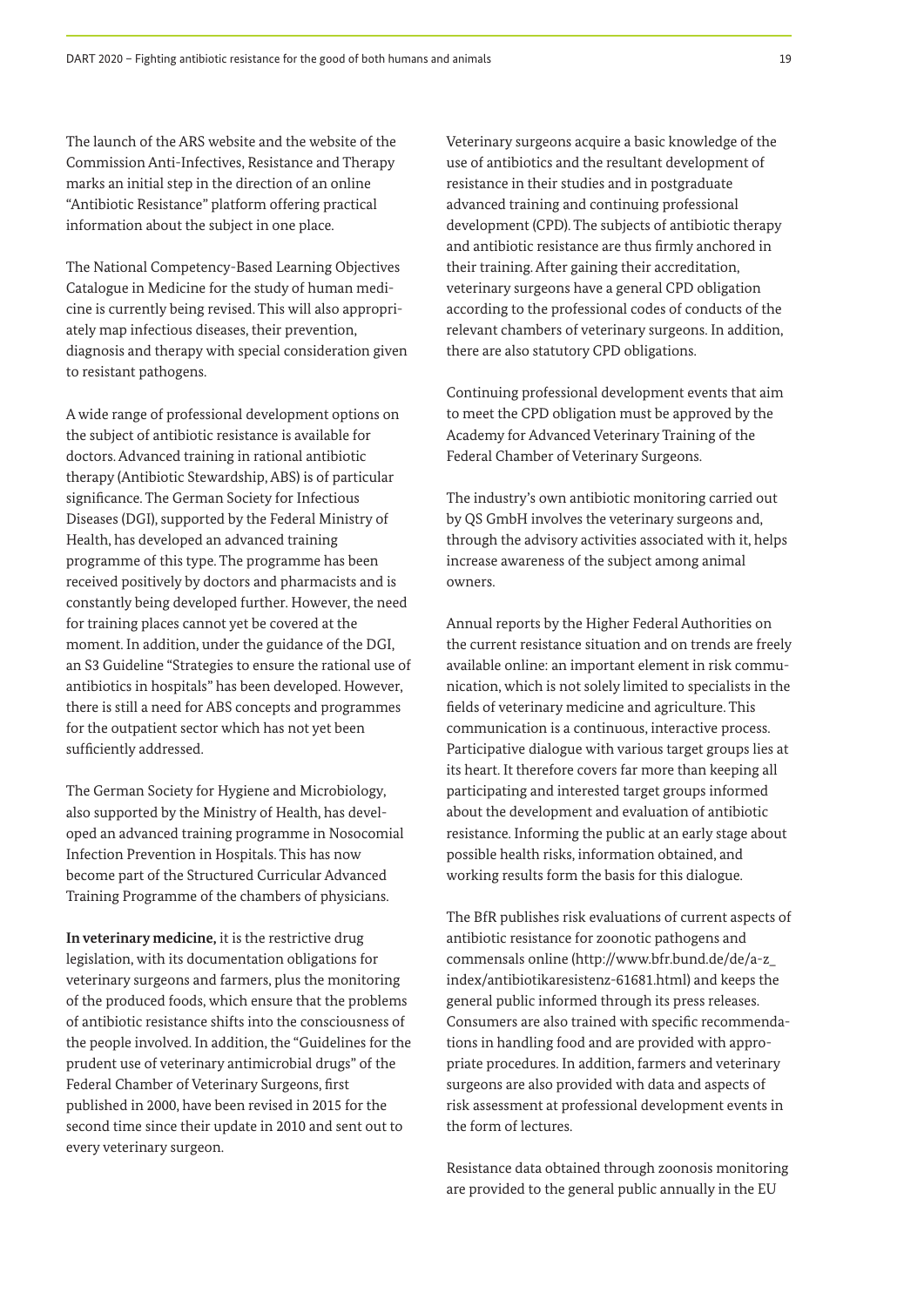Zoonosis Report and in the National Zoonosis Report. Resistance data for animal pathogens and their assessment are also available in reports published on the BVL website (http://www.bvl.bund.de/DE/05\_Tierarzneimittel/01\_Aufgaben/05\_AntibiotikaResistenz/ Antibiotika\_Resistenz\_node.html). In addition, resistance data from both programmes are presented to the (specialist) public at training events and conferences.

Since the 15. AMGÄndG, the annual reports covering data on resistance of bacterial animal pathogens have been made available. The key figures on treatment rates in fattening animals according to the 16. AMGÄndG have been published in the Federal Gazette since 2015. This allows the farms and the competent federal state authorities to classify the frequency of antibiotic therapies and, if these are higher than the national figures, to determine in cooperation with the veterinary surgeons the causes and to implement measures to reduce the use of antibiotics in the relevant stocks.

#### Our next steps are:

#### **Human medicine**

- $\rightarrow$  Integrating the public and increasing awareness by improving education
- $\rightarrow$  Providing target group-specific information for patients on the subject of antibiotic therapy and resistance
- $\rightarrow$  Obliging hospitals to supplement quality reports by adding an additional section containing comprehensible, particularly patient-relevant information on hygiene standards, amongst other things
- $\rightarrow$  Working out communication strategies for the doctor/ patient discussion on the subject of antibiotics, considering a checklist approach
- $\rightarrow$  Building up the online "Antibiotic Resistance" platform for doctors and other medical and pharmaceutical professionals
- $\rightarrow$  Strengthening the thematic areas of hygiene/microbiology/infectiology in training, advanced training and continuing professional development, including the outpatient sector
- $\rightarrow$  Transferring certified professional development programmes to experts in antibiotic prescription (ABS officers) in a Structured Curricular Advanced Training Programme of the chambers of physicians
- $\rightarrow$  Discussing a continuing professional development obligation in the area of antibiotic resistance

For this we will work with the Federal Centre for Health Education (BZgA), Coalition for Patient Safety (APS), G-BA, ASHIPS, KBV, IQWiG, RKI, the Commis-

sion ART, KRINKO, medical faculties, teaching hospitals, the German Medical Association, state chambers of physicians, professional federations, and scientific societies.

#### **Veterinary medicine**

- $\rightarrow$  Expanding the information and professional development options on the subject of antibiotic resistance
- $\rightarrow$  Forwarding the information and experience with the implemented measures that has been gained through the amendment to the German Medicines Act through professional development events aimed at farmers and veterinary surgeons
- $\rightarrow$  Continuing target group-specific measures to educate consumers and increase awareness in procedures for dealing with food
- $\rightarrow$  Emphasising the importance of training courses in the responsible use of antibiotics in animals and the correct treatment in particular of livestock for veterinary surgeons and animal owners

# GOAL 6: Supporting research and development

Research can make a major contribution towards reducing and monitoring antibiotic resistance. For this, it is necessary to strengthen all relevant research areas in human and veterinary medicine – from basic research through clinical research, research into matters of public health to research in collaboration with the health sector and food industry.

In recent years, research requirements have been analysed and corresponding recommendations issued, for example, at scientific workshops, in the Joint Programming Initiative Antimicrobial Resistance and in a statement from the Academy of Sciences in Hamburg and the National Academy of Sciences Leopoldina (www.leopoldina.org). To make their recommendations more specific, the National Academy of Sciences Leopoldina and the Academy of Sciences in Hamburg have established the round table "Antibiotic Research". In addition, to cover the individual topics in greater depth, there are also workshops with experts. Under the guidance of the National Academy of Sciences Leopoldina, the science academies of the G7 states published in April 2015 a statement on infectious diseases and antimicrobial resistance. In it, the scientific academies of the G7 states call for priorities to be set in the research agenda to close gaps in knowledge for the most important diseases and for the research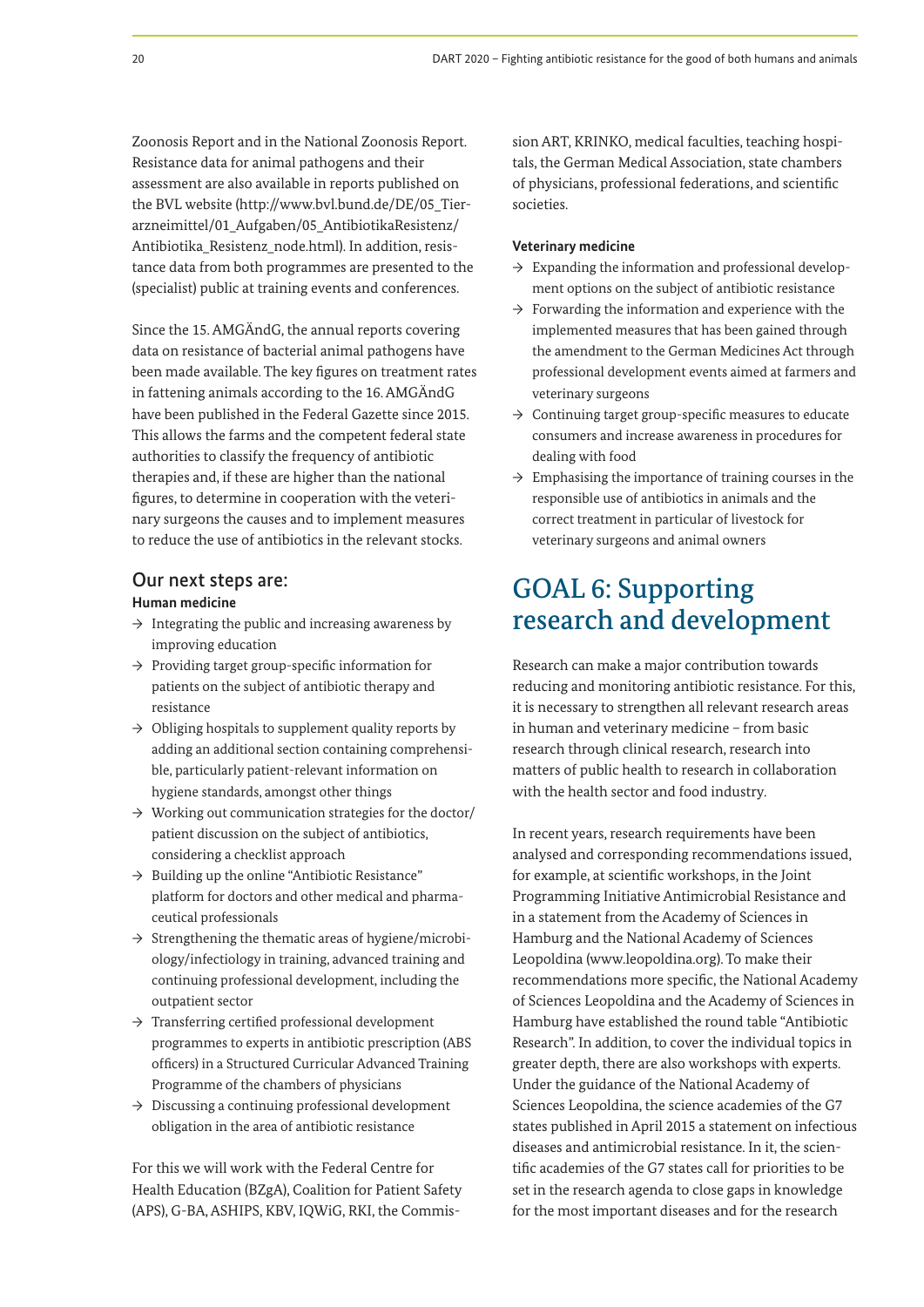and development of new antimicrobial substances, vaccines and diagnostics to be speeded up.

The considerable need for research is being taken into account by the Federal Ministry of Education and Research, the Federal Ministry of Health, and the Federal Ministry of Food and Agriculture in their funding activities. Despite the research efforts of recent years, there is still a great need for new discoveries in human and veterinary medicine and in relation to the transfer of resistant pathogens between animals and humans.

One of the focal points in the future will be the research and development of new anti-infectives. Because of the increase in resistance to antimicrobial agents, there are fewer and fewer antibiotics available for the treatment of bacterial infections. New approaches and new agents are therefore urgently needed. The pharmaceutical industry in Germany, as in other countries, however, has increasingly withdrawn in recent years from the research and development of new antibiotics, partly because the development of antibiotics with a new effect mechanism is becoming scientifically more difficult and more expensive. In relation to the very high development costs, the profit forecasts for antibiotics are very low. Only recently has the interest of the pharmaceutical industry and of biotechnology companies in the development of anti -infectives risen again. Cooperation agreements are increasingly being signed, for example, between industrial companies and scientific institutions aimed at developing new, innovative substances.

In addition, rapid tests are required for human and veterinary medicine which allow the resistance situation to be assessed on site (bed-side tests or pen-side tests) and which support the choice of an appropriate antibiotic and other treatment steps. Test systems of this type are not available on a sufficient scale. But research into alternative treatment options or vaccines is also important, as it can provide additional options in the treatment of resistant infection pathogens.

However, innovative material-specific concepts can also contribute to infection prevention. Here, it is important to find out what contribution they can make in this context. For example, innovative, self-cleaning or antimicrobial material systems (e.g. copper door latches) prevent germs and pathogens from adhering.

### What we have achieved

In 2006, the Federal Ministry of Education and Research, the Federal Ministry of Health, and the former Federal Ministry of Food, Agriculture and Consumer Protection adopted a common research agreement on zoonoses. Since 2009, research projects have been financed via the National Research Platform for Zoonoses and activities carried out to improve the networking of human and veterinary medicine, such as the annual Zoonosis Symposium (www.zoonosen.net).

**The Federal Ministry for Education and Research**  supports research in the field of antibiotic resistance at

universities, non-university research institutions, departmental research institutions, and in companies.

In terms of the funds made available, the main focus of the BMBF funding activities is on institutionally funded research institutions, including the German Research Foundation (DFG, www.dfg.de). Depending on the direction they pursue, these cover different areas of the research agenda.

Within the field of **basic research**, the DFG is currently supporting a number of research projects on the subject of antibiotics. Alongside many different individual projects, various scientific networks are pursuing the major scientific objective of antibiotics development which, in line with the focus of the DFG, generally covers the examination of antibiotic resistance mechanisms and resulting possible new treatment principles. The Max Planck Institute for Infection Biology (MPIIB, www.mpiib-berlin.mpg.de) is working on examining the molecular and cellular interactions between pathogens in humans and their host. Understanding the mechanisms of defence against infection and pathogenesis – especially in bacterial pathogens – is the main focus of work at the MPIIB.

New targets for the **development of new anti-infectives** are being identified at the Helmholtz Centre for Infection Research (www.helmholtz-hzi.de) together with the Helmholtz Institute for Pharmaceutical Research Saarland, and new substances are being sought from libraries of active ingredients with synthetic substances and from nature in order to cure or prevent infections. The study of antibiotic resistance is a central theme here. A further research focus is the molecular characterisation of human pathogenic organisms. The Hans Knöll Institute in Jena (www. leibniz-hki.de) is devoted to the infection biology of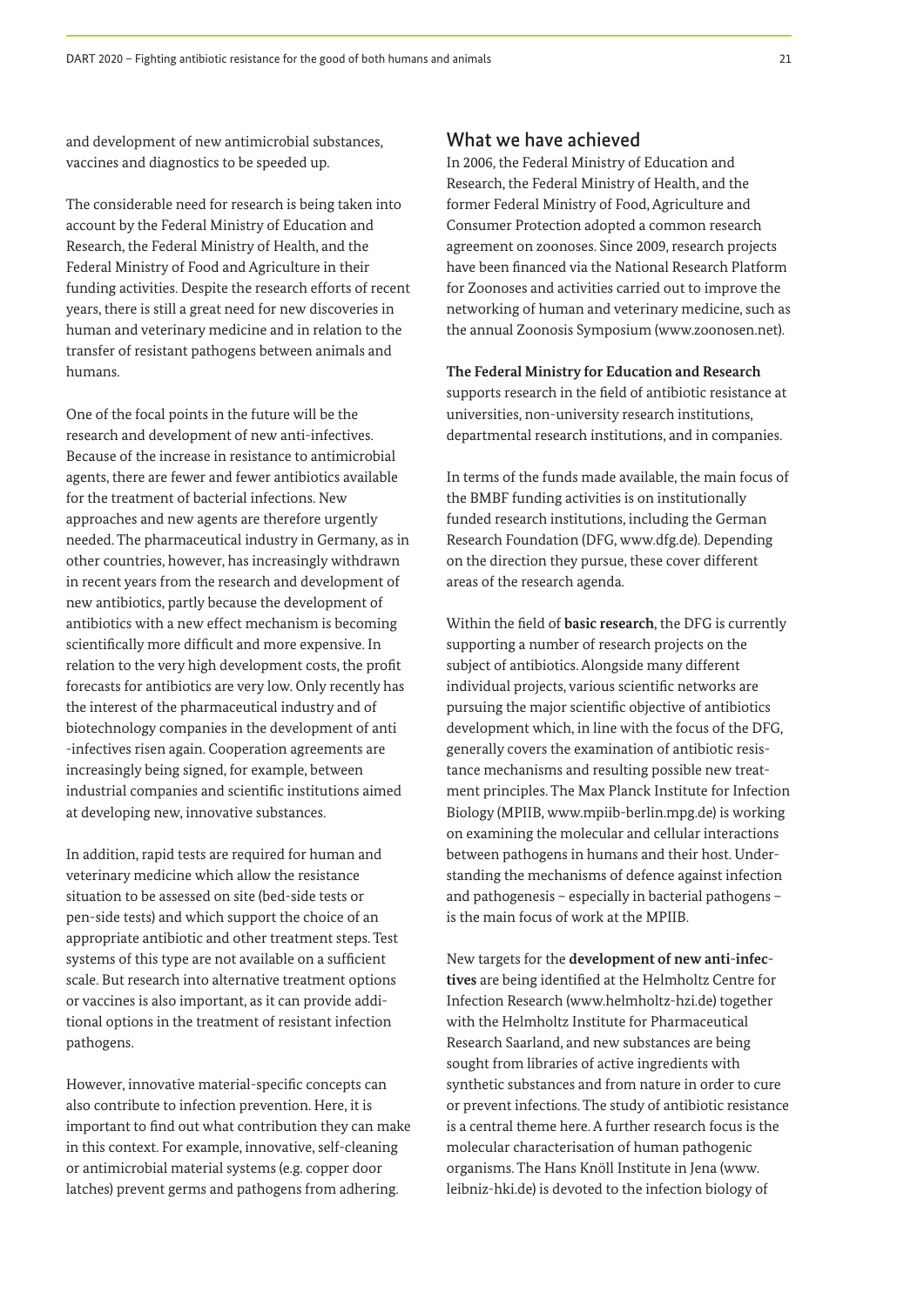human pathogenic fungi, and to the biology, chemistry, and biotechnology of natural products and their role in microbial interaction and infection. A further focus is on studying the strategies of microorganisms for overcoming the immune system. The research results are intended to form a basis for the development of new diagnostic and therapeutic measures which are urgently needed particularly in respect of increasing fungal infections and antibiotic resistance.

In order to accelerate the transfer **of research results** into clinical practice (translation), the BMBF has set up the German Centres for Health Research. The German Centre for Infection Research (DZIF, www.dzif.de) aims to bring together epidemiological and clinical basic research scientists in the area of infectious diseases in joint research projects in order to develop new diagnostic, preventive, and therapeutic strategies for the treatment of infectious diseases. Within the two translational thematic units of the DZIF – "Healthcare-associated and Antibiotic-resistant bacterial Infections" and "Novel antiinfectives" – scientists are examining the mechanisms of antibiotic resistance and how they spread, and developing new types of preventive and treatment measures. With the translational thematic unit "novel antiinfectives", the DZIF intends in particular to bridge the gap between basic research and the activities of the pharmaceutical industry and thus give a new boost to the development of antimicrobial agents.

The BMBF is aligning its short-term **project funding** so that it complements institutional funding. Research projects on antibiotic resistance are supported in different general areas, including the funding initiative for **"zoonotic infectious diseases"**, within the scope of which two research networks exclusively examine questions relating to **antibiotic resistance** in pathogens that can be transmitted between human beings and animals. Within this general theme, to network human with veterinary medicine, a National Research Platform for Zoonoses has been funded since 2009 jointly by the Federal Ministry of Education and Research, the Federal Ministry of Health, and the Federal Ministry for Food and Agriculture (www.zoonosen.net). Further relevant research projects are supported within the scope of thematically open funding initiatives. Within the support initiative "Twenty20 – Partnership for Innovation", for example, the consortium **"InfectControl 2020 – Innovations against infections – Science – Society – Industry**" is being supported from 2014

onwards. InfectControl 2020 unites scientists and companies from different fields to develop novel strategies for the prevention, diagnosis and therapy of infections. Further relevant research projects are being supported in the areas of **"Neglected, poverty-associated diseases ", "Clinical studies",** the **"Integrated research and treatment centres",** or **"Healthcare research".**

To **coordinate national funding within the European Research Area**, the Federal Ministry of Education and Research is involved both in the Joint Programming Initiative "Antimicrobial Resistance" (JPI-AMR, www. jpiamr.eu) and in the ERA network "Infect-ERA" (www. infect-era.eu). Pooled resource allocation and the creation of mutual access to technologies are intended both to facilitate synergies and to take account of the international dimension of the challenge. In particular, the JPI-AMR is aiming to work jointly across national borders to bridge gaps between science and other stakeholders (e.g. in industry, the health systems, patient organisations, or political decision-makers) in order to generate new research results and carry them over into application. At the moment, in addition to Germany, 19 member states/associated states are taking part in the initiative.

Based on the recommendations of the Joint Scientific Council in 2012, **the Federal Ministry of Health** has established the central research area of "antimicrobial resistance and nosocomial infections". The projects include results-based intervention studies, the training of specialist staff, model projects for inter-sectoral health care, and the further development of quality assurance. In addition, the Federal Ministry of Health, within the scope of departmental research, regularly supports projects on the subject of reducing of antibiotic resistance.

In recent years, the **Federal Ministry of Food and Agriculture** has supported a number of research projects on the spread and characterisation of MRSA and ESBL-producing bacteria and on improving the diagnosis and monitoring of animal stocks. In addition, within the programme for promoting innovation of the Federal Ministry of Food and Agriculture, two subject-related calls for tender for funding for research projects were published. These aim to make a contribution towards preventing, or at least containing, the spread of antibiotic-resistant bacteria.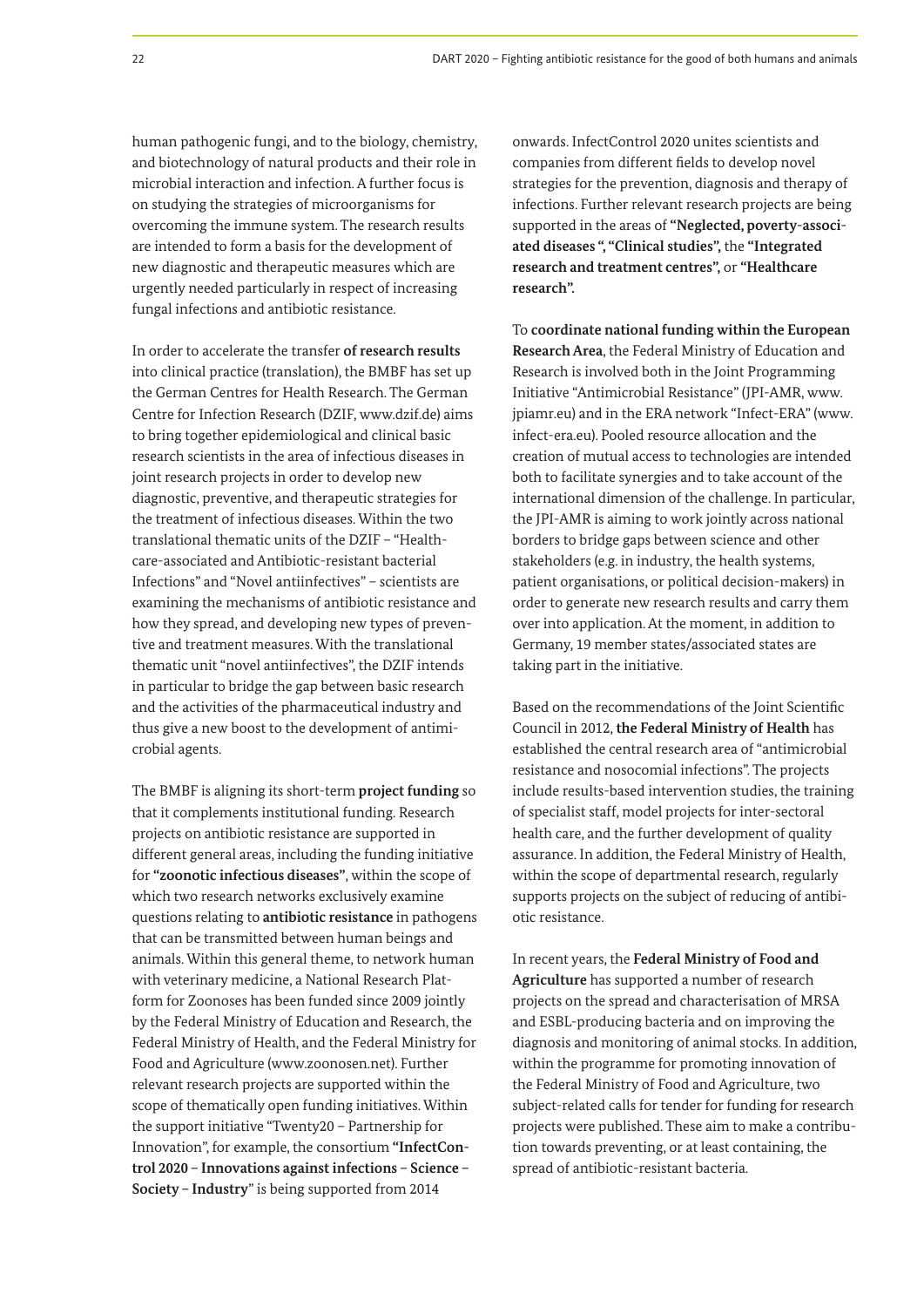The subject of antibiotic resistance is also being researched by a number of Higher Federal Authorities in the portfolio of the Federal Ministry of Health and the Federal Ministry for Food and Agriculture.

The health and veterinary research institutions including the Higher Federal Authorities in the portfolio of the Federal Ministry of Health and the Federal Ministry for Food and Agriculture have also very successfully obtained funding within the scope of European projects which cover the main research areas already described and help to create more international research perspectives. Because of the crossborder aspect of resistance problems, this international approach, combined with the cross-sectoral approach, is of outstanding significance.

## Our next steps are: **Generally**

 $\rightarrow$  Further analysis of the ecology of resistant pathogens and of the resistance characteristics in the sectors of humans, animals, the environment and at their points of interaction

#### **Human medicine**

- $\rightarrow$  Intensifying healthcare research in the field of nosocomial infections and antibiotic resistance from 2016 on with the following main focal points:
	- a. the spread of resistance, also taking the one-health approach into account
	- b. model projects on the training/advanced training of medical staff
	- c. applying national/local guidelines/recommendations
	- d. monitoring the effectiveness of intervention measures
- $\rightarrow$  Setting up an Antibiotics Research Task Force (antibiotics sub-working group as part of the pharmaceutical dialogue)
- $\rightarrow$  Identifying obstacles in research and development through joint action by science and industry as part of the pharmaceutical dialogue
- $\rightarrow$  Tackling questions concerning the development of new antibiotics, alternative treatment options and diagnostics within the scope of the German G7 presidency
- $\rightarrow$  Jointly developing specific activities and measures to counter antibiotic resistance in the G7 process under German leadership

 $\rightarrow$  Researching innovative material solutions in the field of hygiene within the framework programme to promote material research

For this, we will work with the Higher Federal Authorities, the academies, scientific institutions, the German Centre for Infection Research, the pharmaceutical industry, and relevant institutions in the G7 partner countries.

#### **Veterinary medicine and agriculture**

In order to protect the health of consumers, there are two major approaches for livestock farming to reduce the exposure of consumers to resistant bacteria and their resistance characteristics from livestock farming:

- 1. Reducing the occurrence of resistant bacteria in livestock farming through preventive measures to maintain the health of animal stocks without antibiot $i$ cs
- 2. Preventing the transmission of resistant bacteria along the food chain

In this context, the main areas of research for the future are as follows:

### **Re. 1:**

- $\rightarrow$  The influence of improved farming systems and animal breeding measures on animal health and thus also the use of drugs in livestock farming
- $\rightarrow$  The dynamic of resistance in the microbiome of farm animals within different age and production type groups
- $\rightarrow$  The influence of different treatment methods in diseased animals on the development of resistance in treated animals and the other animals in the stock
- $\rightarrow$  Improved in vitro and in vivo models to determine the influence of antimicrobial treatments on the development of resistance in the animal population
- $\rightarrow$  The effectiveness of immunomodulatory interventions to prevent diseases requiring treatment in livestock
- $\rightarrow$  Vaccines and vaccination programmes to maintain the health of animal stocks and control infections which acts as pacesetters for secondary bacterial infections
- $\rightarrow$  Additional benchmarking systems to assess animal health in livestocks in the sense of an animal health index which supplements the system of recording the frequency of treatment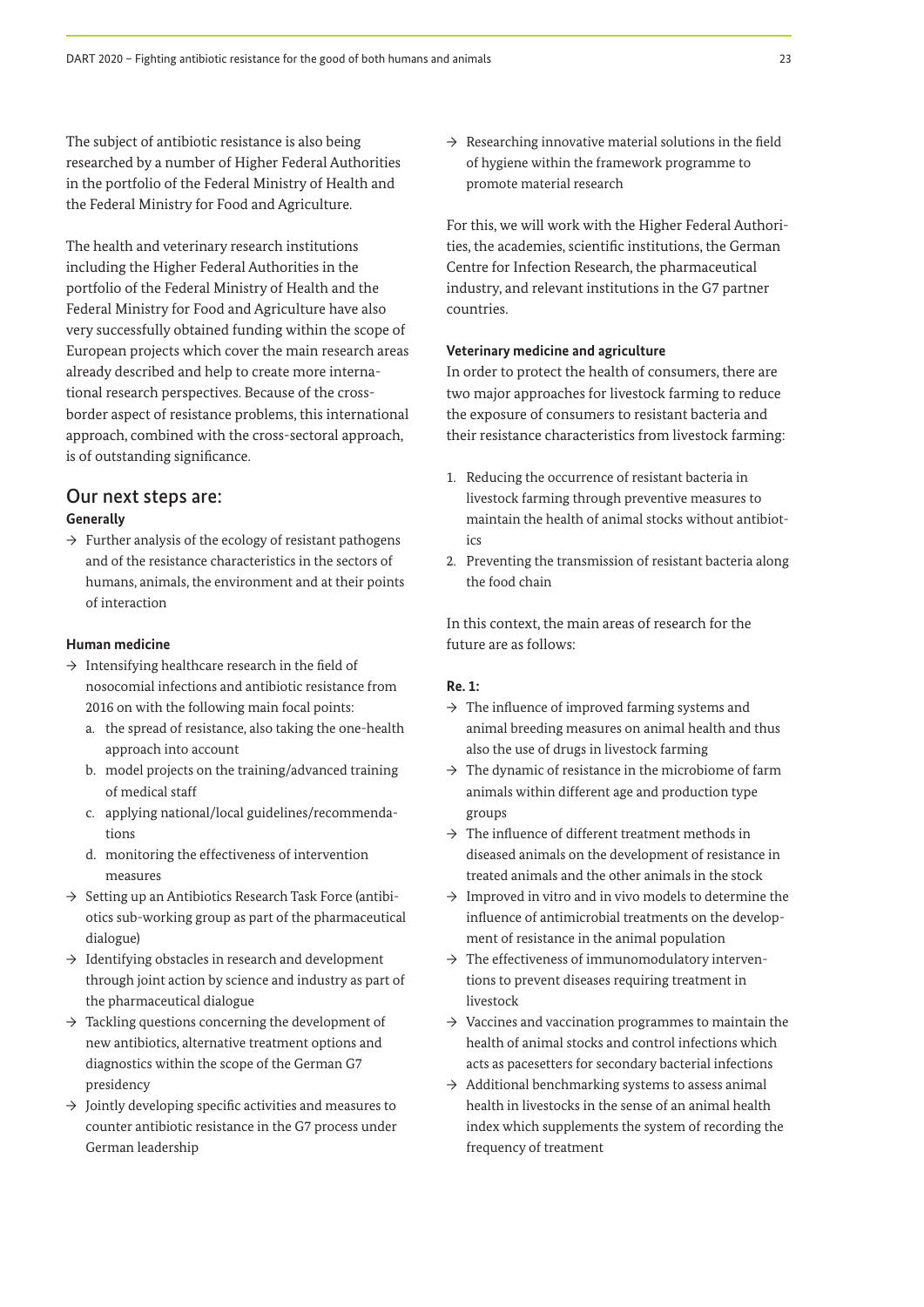#### **Re. 2:**

- $\rightarrow$  Improved measures to prevent the transmission of zoonotic pathogens and other resistant bacteria in food production and processing
- $\rightarrow$  The particular significance of cross-border trading within the scope of international commodity

chains for food and animal feed for the spread of resistant pathogens and resistance characteristics

 $\rightarrow$  Possible positive effects of bacteriophages and other substances to reduce or eliminate bacteria on carcases as a supplement to process hygiene

# III. Summary

In pre-industrial times, infectious diseases were the most common cause of death in Europe, and this is still true today in many countries in the world. Fundamental improvements in living conditions and hygiene and, most importantly, better medical care through the use of vaccines and drugs have suppressed infectious diseases in the industrialised nations since the end of the 19th century. The discovery of antibiotics in the middle of the 20th century meant that bacterial infectious diseases generally lost their power to terrify us.

For some years now, experts, health authorities, people with responsibilities in the health care and veterinary systems, patients and their relatives, and the population at large have realised that bacterial pathogens that are less sensitive or completely resistant to antibiotics are spreading throughout the world.

This is caused by the inappropriate and excessive use of antibiotics and poor hygiene in human and veterinary medicine. If an antibiotic treatment fails, this can have serious, or even fatal, consequences for patients. Healing is delayed, further treatment is necessary, and the burden on the healthcare system is considerable.

Within the sphere of livestock farming and food production, the spread of antibiotic resistance is also causing problems. It not only makes the treatment of animals difficult; it also has a negative impact on animal protection and leads to financial losses for animal owners. Not least, the contamination of foods with resistant pathogens is a risk for consumers.

The increase in antibiotic resistance also has enormous economic consequences. The World Economic Forum now numbers antibiotic resistance as one of the greatest risks to the world economy. They have forecast increasing costs for the treatment of resistant pathogens and increased morbidity and mortality rates over the next few years.

Various international and national organisations have therefore taken the initiative and developed strategies to counter this development. All of those responsible are aware that only carefully targeted, international, cross-sectoral collaboration will succeed in putting a brake on the spread of resistant bacteria.

In 2011, the European Commission presented its "Action plan against the rising threats from antimicrobial resistance" and the WHO is currently developing the "Global action plan to combat antimicrobial resistance", which is to be adopted in May 2015 at the World Health Assembly. The aim is to maintain the treatment of infectious diseases with effective and safe drugs. In order to achieve this, the drugs are to be used in a responsible manner with a high level of quality assurance. At the same time, they are to be accessible for all patients who need them. In addition, all member states are called on to adopt national, cross-sectoral action plans within the next two years.

The German Federal Government presented DART (the German Antimicrobial Resistance Strategy) in 2008. It contains a number of measures in the areas of human and veterinary medicine for recognising, averting, and combatting antibiotic resistance in Germany. The central goal is the reduction of antibiotic resistance.

DART has achieved a great deal since then. Monitoring systems have been implemented and expanded with which experts can collate and evaluate data on antibiotic resistance and on consumption. The data can be used as feedback to provide doctors with information about current developments, and can help them to change their prescription behaviour. The analyses also show whether interventions are working. Numerous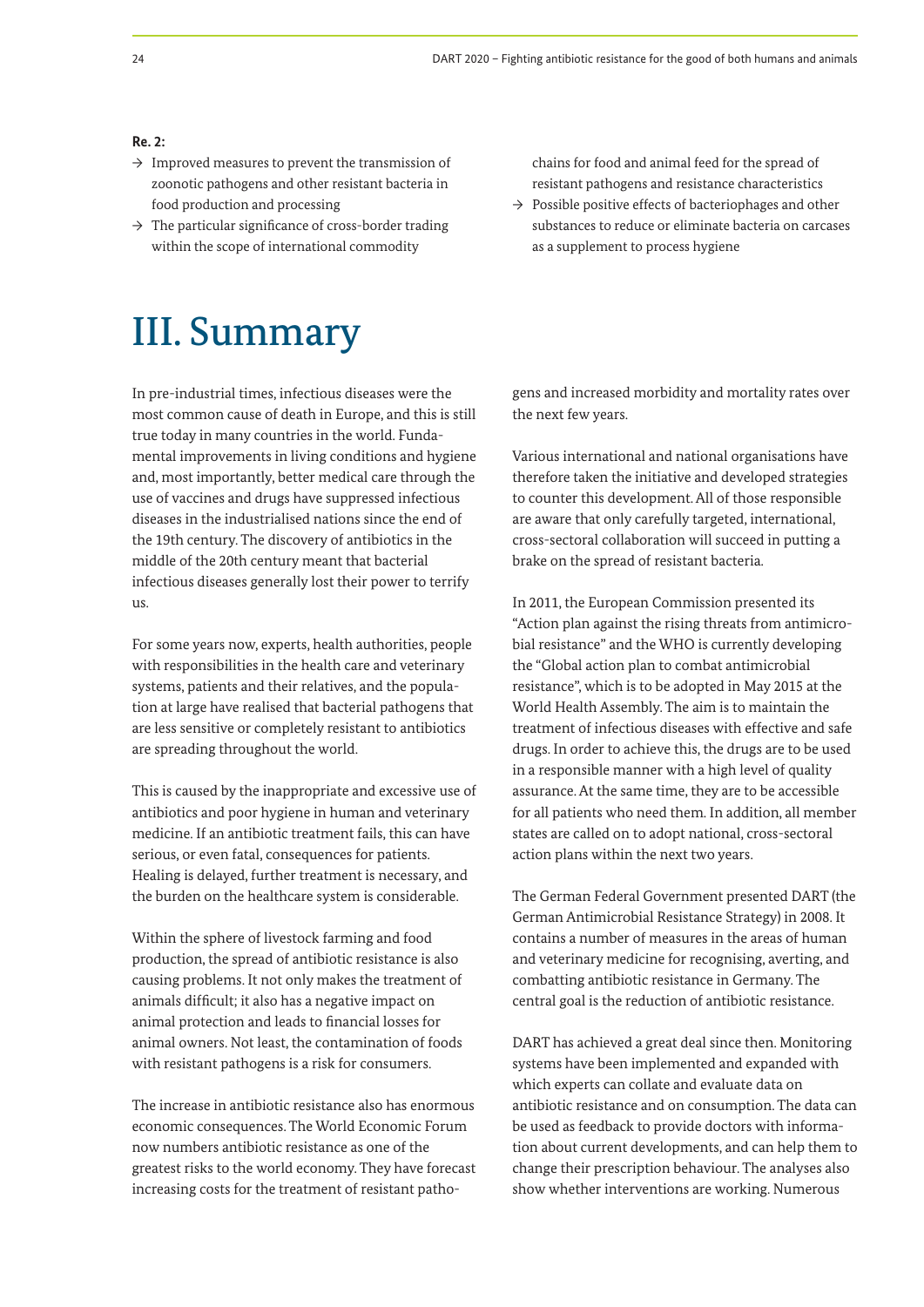changes in the law, such as the amendment to the Infection Protection Act in 2011 and to the German Medicines Act in 2013, have made it possible to implement strategies and expand instruments.

Through a wide range of measures and not least through collaboration between all sorts of groups and institutions, DART has also, most importantly, heightened awareness of the problem among health professionals, politicians, and the population at large.

The efforts made are showing some initial success. The rates of infection with MRSA, for example, have been falling for three years. A German government report confirmed in December 2014 that the measures approved with the Infection Protection Act have been completely implemented. The federal states have made a major contribution to this by passing hygiene regulations.

Nonetheless, concepts and measures must be consistently further developed and expanded. There are new developments in the problems of resistance which must be monitored and assessed. Similarly, various aspects and interconnections in human and veterinary medicine have proved to be significant, which means that greater attention must be paid to them.

For these reasons, the Federal Government has developed DART further and readjusted the goals set out in it. Many stakeholders who are affected have assisted with this, and their commitment to the implementation of these goals is also essential.

### Strengthening the One Health approach

The recognition that the health of humans and animals when it comes to infectious diseases is closely interwoven points the way for all further measures and activities. The competent federal ministries are therefore cooperating in an interministerial working group for the reduction of antibiotic resistance and have established a German Research Platform for Zoonoses. Containing antibiotic resistance calls for a cross-sectoral approach and we will only succeed if we work closely together internationally and support the WHO Global Action Plan.

## Recognising changes in resistance at an early stage

Monitoring systems are being expanded in order to detect new pathogens and resistance at an early stage and to obtain representative data for the whole of Germany which will also be available for research. This allows us to develop treatment and hygiene recommendations promptly, along with specifically targeted prevention strategies. Feedback systems are being further developed and advanced. Compulsory notification is being expanded to cover more pathogens.

## Retaining and improving therapy options

The monitoring of antibiotic consumption is being further expanded. These data form, at the national level, the foundation for intervention measures. In addition, concepts for preparing and applying guidelines are being developed.

## Breaking chains of infection early and avoiding infections

In both human and veterinary medicine, diagnostics are being improved and the implementation of hygiene measures are being supported. Livestock farming methods must be optimised.

## Raising awareness and strengthening skills

Gaps in knowledge both in the general population and amongst doctors, veterinary surgeons, and other health professionals must be closed by the provision of target group specific information. This requires a sustained effort at various levels. Training, advanced training, and continuous professional development in human and veterinary medicine, pharmacy and other health professions are being improved.

# Supporting research and development

Research makes an important contribution to containing the increasing spread of antibiotic resistance. All the corresponding research areas in human and veterinary medicine are therefore being strengthened, from basic research through clinical research and research into public health matters to research in cooperation with the health, agricultural, and food sectors. Interdisciplinary research projects are being promoted. In drug research too, the research and development of new anti-infectives must also be advanced. The subject is being tackled within the scope of the pharmaceutical dialogue.

By further developing DART, the Federal Government has created the conditions for implementing these requirements.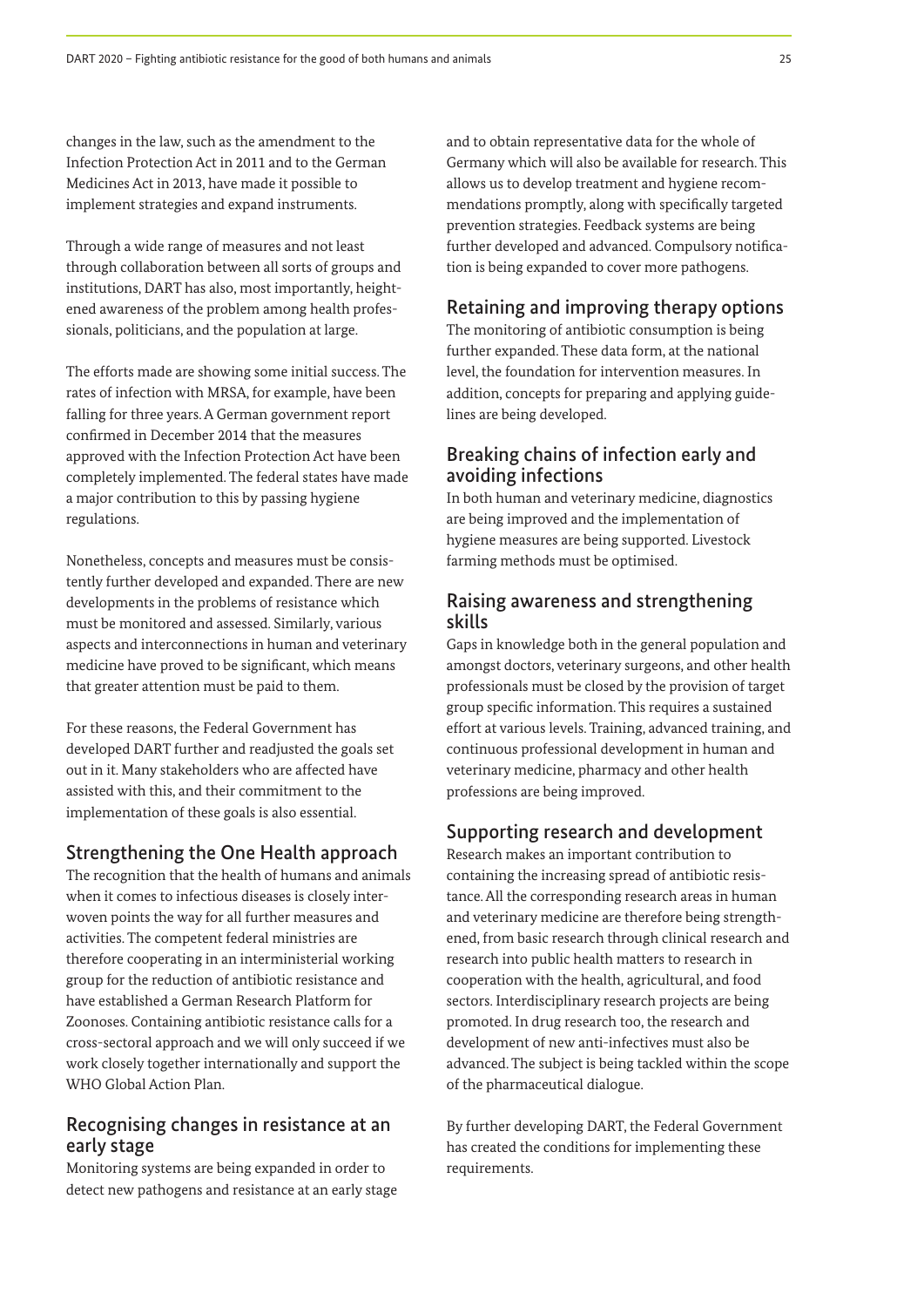The subjects of antibiotic resistance and the development of new antibiotics, new diagnostic test methods, and alternative treatment concepts will also play a major role in the German G7 presidency. Together with the G7 states, the Federal Government intends to develop specific activities and obligations in this area as a contribution to improving the health of humans and animals.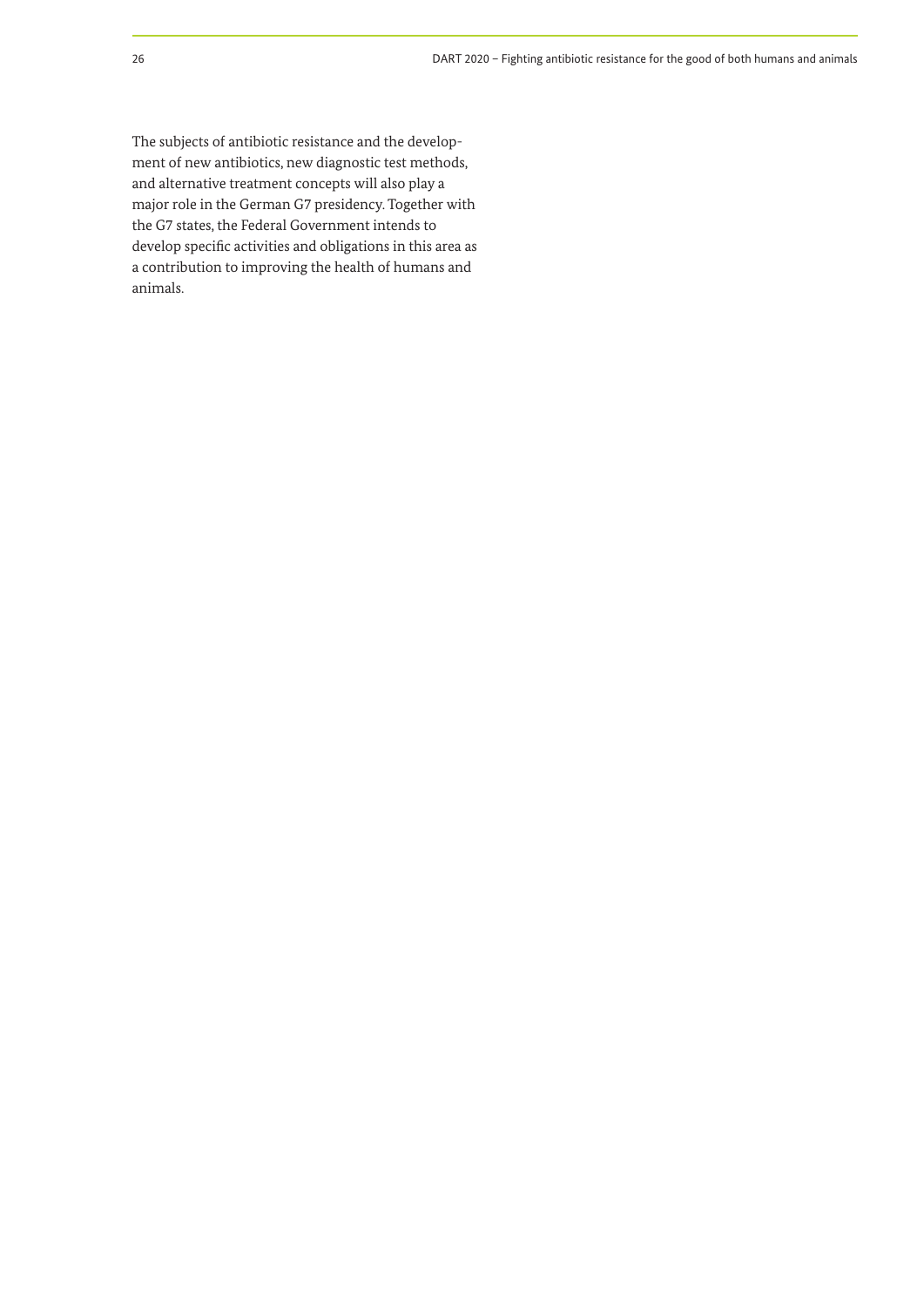# IV. Participants

- 1. Akademie der Wissenschaften in Hamburg (Academy of Sciences in Hamburg)
- 2. Arbeitsgemeinschaft der wissenschaftlichen medizinischen Fachgesellschaften e.V. (AWMF) (Association of the Scientific Medical Societies)
- 3. Arzneimittelkommission der Deutschen Apotheker (AMK)
- (Drug Commission of German Pharmacists) 4. Arzneimittelkommission der deutschen Ärzteschaft (AkdÄ) (Drug Commission of the German Medical
- Association) 5. Bundesamt für Verbraucherschutz und Lebensmittelsicherheit (BVL) (Federal Office for Consumer Protection and Food Safety)
- 6. Bundesärztekammer (BÄK) (German Medical Association)
- 7. Bundesinstitut für Arzneimittel und Medizinprodukte (BfArM) (Federal Institute for Drugs and Medical Devices)
- 8. Bundesinstitut für Risikobewertung (Federal Institute for Risk Assessment)
- 9. Bundesinstitut für Risikobewertung FGr. 43 Epidemiologie u. Zoonosen (Federal Institute for Risk Assessment, FGr. 43 Epidemiology and Zoonoses)
- 10. Bundestierärztekammer e.V. (Federal Chamber of Veterinary Surgeons)
- 11. Bundesverband der Ärztinnen und Ärzte des öffentlichen Gesundheitsdienst (BVÖGD) (Federal Association of Public Health Service Doctors)
- 12. Bundesverband Deutscher Krankenhausapotheker e.V. (ADKA) (German Society of Hospital Pharmacists)
- 13. Bundesverband für Tiergesundheit e.V. (Federal Association for Animal Health)
- 14. Cubist Pharmaceuticals GmbH
- 15. Deutsche Gesellschaft für Allgemein- und Viszeralchirurgie (DGAV)
- (German Society for General and Visceral Surgery) 16. Deutsche Gesellschaft für Anästhesiologie und

Intensivmedizin (DGAI) (German Society for Anaesthesiology and Intensive Care Medicine)

17. Deutsche Gesellschaft für HNO-Heilkunde, Kopfund Hals-Chirurgie e.V. (German Society for ENT Therapy, Head and Throat

Surgery)

- 18. Deutsche Gesellschaft für Infektiologie (German Society for Infectious Diseases)
- 19. Deutsche Gesellschaft für Orthopädie und Unfallchirurgie (DGOU)

(German Society for Orthopaedics and Accident Surgery)

20. Deutsche Vereinigung zur Bekämpfung der Viruskrankheiten

(German Association for Combatting Viral Diseases)

21. Deutsche Gesellschaft für Hygiene und Mikrobiologie e.V.

(German Society for Hygiene and Microbiology)

- 22. Deutsche Gesellschaft für Orthopädie und Orthopädische Chirurgie (DGOOC) (German Society for Orthopaedics and Orthopaedic
- Surgery) 23. Deutsche Gesellschaft für Pädiatrische Infektiologie (Germany Society for Paediatric Infectology)
- 24. Deutsche Gesellschaft für Unfallchirurgie (DGU) (German Society for Accident Surgery)
- 25. Deutsches Zentrum für Infektionsforschung e.V. (German Centre for Infection Research)
- 26. Dipl.-Ing. Frank Riedel
- 27. Gesellschaft für Virologie e.V. (Society for Virology)
- 28. Helmholtz-Zentrum für Infektionsforschung GmbH (Helmholtz Centre for Infection Research)
- 29. Institut for Pharmakologie, Universität Leipzig (Institute of Pharmacology at the University of Leipzig)
- 30. Institut für Tierernährung, Stiftung Tierärztliche Hochschule Hannover (Institute of Animal Nutrition, Foundation of the Veterinary University, Hanover)
- 31. Institut für Virologie, Universitätsklinikum Ulm (Institute of Virology at the University Clinic, Ulm)
- 32. Kassenärztliche Bundesvereinigung (KBV) (National Association of Statutory Health Insurance Physicians)
- 33. Kommission Antiinfektiva, Resistenz und Therapie (Kommission ART) (Anti-Infectives, Resistance and Therapy Commission (ART Commission)
- 34. Landesnetzwerk Bauernhöfe statt Agrarfabriken Schleswig-Holstein (Schleswig-Holstein State Network for Farms not

Agrarian Factories)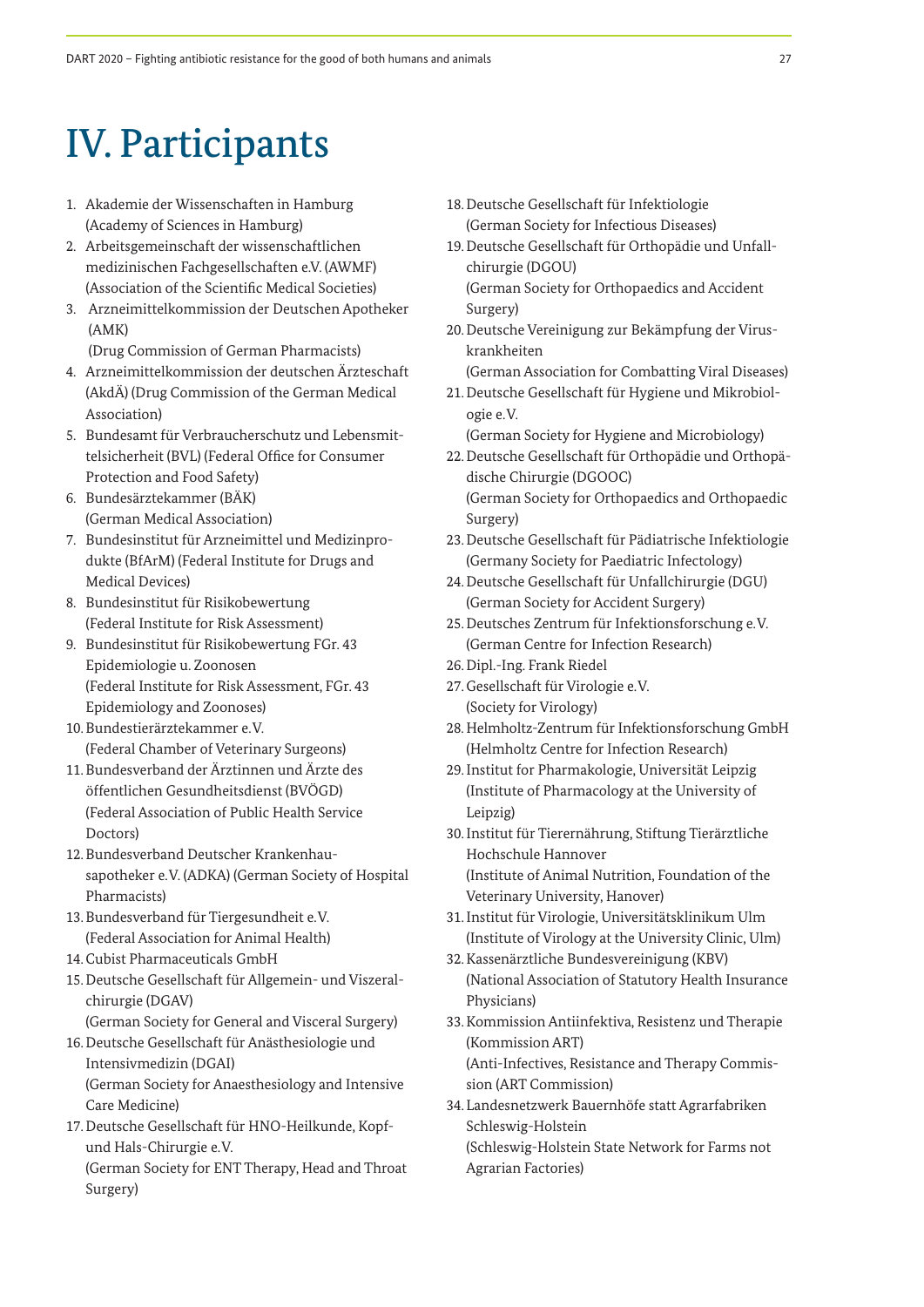- 35. Landeszentrum Gesundheit Nordrhein-Westfalen (North Rhine-Westphalia State Centre for Health)
- 36. Max von Pettenkofer-Institut, Ludwig-Maximilians-Universität München (Max von Pettenkofer Institute at the Ludwig Maximilian University, Munich)
- 37. Ministerium für Umwelt, Gesundheit und Verbraucherschutz des Landes Brandenburg (Ministry for the Environment, Health and Consumer Protection of the State of Brandenburg)
- 38. Nationale Akademie der Wissenschaften Leopoldina (National Academy of Sciences Leopoldina)
- 39. Nationales Referenzzentrum (NRZ) für Surveillance von nosokomialen Infektionen (National Reference Centre for Surveillance of Nosocomial Infections)
- 40. Niedersächsisches Landesgesundheitsamt (Lower Saxony State Public Health Office)
- 41. Öffentlicher Gesundheitsdienst (ÖGD) (Public Health Service)
- 42. Paul-Ehrlich-Gesellschaft für Chemotherapie e.V. (Paul Ehrlich Society for Chemotherapy)
- 43. Robert Koch-Institut (Robert Koch-Institute)
- 44. Thüringer Ministerium für Soziales, Familie und Gesundheit
	- (Thuringian Ministry for Social and Family Affairs and Health)
- 45. Verband Forschender Arzneimittelhersteller e.V. (Association of Research-Based Pharmaceutical Companies)

# V. List of abbreviations

| <b>ABS</b>   | Antibiotic Stewardship                   | <b>BMBF</b>     | Bundesministerium für Bildung und       |
|--------------|------------------------------------------|-----------------|-----------------------------------------|
| <b>AMG</b>   | Arzneimittelgesetz (Medicinal Products   |                 | Forschung (Federal Ministry             |
|              | Act)                                     |                 | of Education and Research)              |
| AMGÄndG      | Gesetz zur Änderung des Arzneimittelge-  | <b>BMEL</b>     | Bundesministerium für Ernährung und     |
|              | setzes (Law amending the Medicinal       |                 | Landwirtschaft (Federal                 |
|              | Products Act)                            |                 | Ministry of Food and Agriculture)       |
| <b>ARS</b>   | Antibiotic-Resistance-Surveillance       | <b>BMG</b>      | Bundesministerium für Gesundheit        |
| <b>ART</b>   | Kommission Antiinfektiva, Resistenz      |                 | (Federal Ministry of Health)            |
|              | und Therapie (Commission Anti-Infec-     | <b>BVL</b>      | Bundesamt für Verbraucherschutz und     |
|              | tives, Resistance and Therapy)           |                 | Lebensmittelsicherheit                  |
| <b>AWMF</b>  | Arbeitsgemeinschaft der Wissenschaftl.   |                 | (Federal Office for Consumer Protection |
|              | Medizinischen Fachgesellschaften e.V.    |                 | and Food Safety)                        |
|              | (Association of the Scientific Medical   | <b>BZgA</b>     | Bundeszentrale für gesundheitliche      |
|              | Societies)                               |                 | Aufklärung (Federal Centre for          |
| AQUA-        | Institut für angewandte Qualitäts-       |                 | Health Education)                       |
| Institut     | förderung und Forschung im Gesund-       | <b>CA-MRSA</b>  | community-associated MRSA               |
|              | heitswesen GmbH (Institute for Applied   | C. difficile    | Clostridium difficile                   |
|              | Quality Improvement                      | <b>DART</b>     | Deutsche Antibiotika-Resistenzstrategie |
|              | and Reseach in Health Care)              |                 | (German Antimicrobial Resistance        |
| <b>AVS</b>   | Antibiotika-Verbrauchs-Surveillance      |                 | Strategy)                               |
|              | (Antibiotic Consumption Surveillance)    | <b>DGI</b>      | Deutsche Gesellschaft für Infektiologie |
| <b>AVV</b>   | Allgemeine Verwaltungsvorschrift         |                 | (German Society for Infectious          |
|              | (General Administrative Regulation)      |                 | Diseases)                               |
| <b>BÄK</b>   | Bundesärztekammer (German Medical        | <b>DZIF</b>     | Deutsches Zentrum für Infektionsfor-    |
|              | Association)                             |                 | schung (German Centre for Infection     |
| <b>BfArM</b> | Bundesinstitut für Arzneimittel und      |                 | Research)                               |
|              | Medizinprodukte (Federal                 | <b>ECOFFs</b>   | epidemiological cut-offs                |
|              | Institute for Drugs and Medical Devices) | E. coli         | Escherichia coli                        |
| <b>BfR</b>   | Bundesinstitut für Risikobewertung       | <b>EARS-Net</b> | European Antimicrobial Resistance       |
|              | (Federal Institute for Risk Assessment)  |                 | Surveillance Network                    |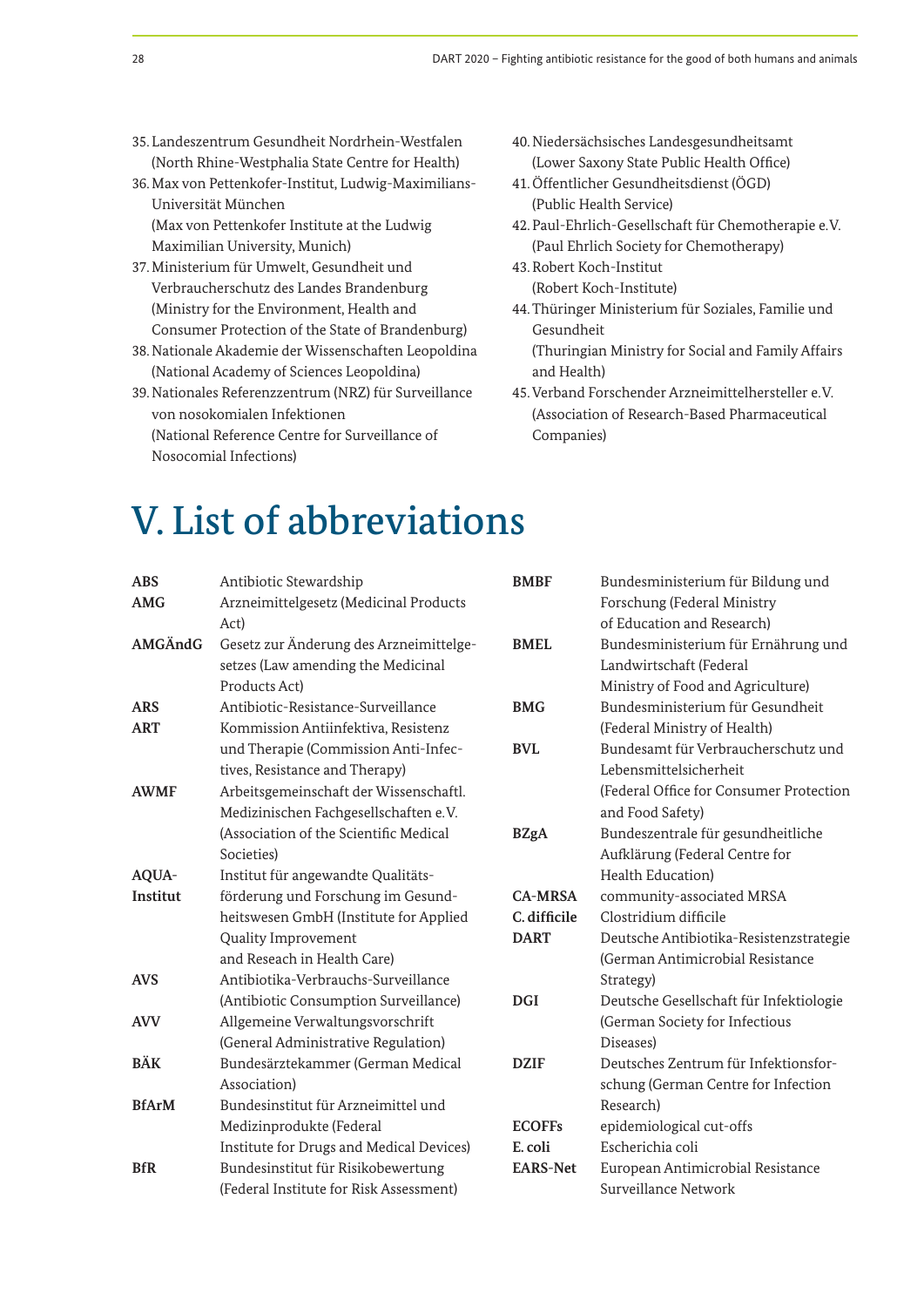Reference Centre – NRC)

| <b>EFSA</b>     | European Food Safety Authority            | ÖGD             | Öffentlicher Gesundheitsdienst (Public  |
|-----------------|-------------------------------------------|-----------------|-----------------------------------------|
| <b>ERA-Netz</b> | European Research Area                    |                 | Health Service)                         |
| <b>ESAC-Net</b> | European Surveillance of Antimicrobial    | <b>PCU</b>      | Population Correction Unit              |
|                 | Consumption                               | <b>PKV</b>      | Verband der privaten Krankenversi-      |
| <b>ESBL</b>     | Extended-spectrum beta-lactamases         |                 | cherungen e.V. (Association of          |
| <b>ESVAC</b>    | European Surveillance of Veterinary       |                 | Private Health Insurers)                |
|                 | Antimicrobial Consumption                 | <b>RKI</b>      | Robert Koch-Institute                   |
| EU              | European Union                            | <b>SARI</b>     | Surveillance der Antibiotika-Anwendung  |
| <b>EUCAST</b>   | European Committee on Antimicrobial       |                 | und -Resistenz auf Intensivstationen    |
|                 | <b>Susceptibility Testing</b>             |                 | (Surveillance of antibiotic use and     |
| $G$ -BA         | Gemeinsamer Bundesausschuss (Federal      |                 | resistance in intensive care wards)     |
|                 | Joint Committee)                          | <b>TierGesG</b> | Tiergesundheitsgesetz (Animal Health    |
| <b>GHSA</b>     | Global Health Security Agenda             |                 | Act)                                    |
| <b>GKV</b>      | Gesetzliche Krankenversicherung           | <b>VRE</b>      | Vancomycin-resistant enterococci        |
|                 | (Statutory health insurance)              | <b>WHA</b>      | World Health Assembly                   |
| <b>GERMAP</b>   | Report on antibiotic consumption and      | <b>WHO</b>      | World Health Organization               |
|                 | the spread of antibiotic                  | <b>WIdO</b>     | Wissenschaftliches Institut der Orts-   |
|                 | resistances in human and veterinary       |                 | krankenkassen (Scientific Institute of  |
|                 | medicine in Germany                       |                 | Local Health Insurance Funds)           |
| <b>GERM-Vet</b> | German Resistance Monitoring in the       | Zi              | Zentralinstitut für die Kassenärztliche |
|                 | veterinary sector                         |                 | Versorgung in Deutschland (Central      |
| <b>HZI</b>      | Helmholtz-Zentrum for Infektionsfor-      |                 | Institute for Statutory Health Care in  |
|                 | schung (Helmholtz Centre for              |                 | Germany)                                |
|                 | Infection Research)                       |                 |                                         |
| IF              | Infektiologie Freiburg (Infectiology      |                 |                                         |
|                 | Freiburg)                                 |                 |                                         |
| <b>IQWiG</b>    | Institut für Qualität und Wirtschaftlich- |                 |                                         |
|                 | keit im Gesundheitswesen                  |                 |                                         |
|                 | (Institute for Quality and Efficiency in  |                 |                                         |
|                 | Health Care)                              |                 |                                         |
| <b>KBV</b>      | Kassenärztliche Bundesvereinigung         |                 |                                         |
|                 | (National Association of                  |                 |                                         |
|                 | Statutory Health Insurance Physicians)    |                 |                                         |
| <b>KISS</b>     | Krankenhaus-Infektions-Surveil-           |                 |                                         |
|                 | lance-System (Hospital Infection          |                 |                                         |
|                 | Surveillance System)                      |                 |                                         |
| <b>KRINKO</b>   | Kommission für Krankenhaushygiene         |                 |                                         |
|                 | und Infektionsprävention                  |                 |                                         |
|                 | (Commission on Hospital Hygiene and       |                 |                                         |
|                 | Infectious Disease Prevention)            |                 |                                         |
| <b>LA-MRSA</b>  | Livestock-associated MRSA                 |                 |                                         |
| Landes-         | Kassenärztliche Vereinigungen der         |                 |                                         |
| <b>KVen</b>     | Länder                                    |                 |                                         |
|                 | (Association of Statutory Health Insur-   |                 |                                         |
|                 | ance Physicians of the States)            |                 |                                         |
| <b>MRSA</b>     | Methicilllin-resistant Staphylococcus     |                 |                                         |
|                 | aureus                                    |                 |                                         |
| <b>NAK</b>      | Nationales Antibiotikakommitee            |                 |                                         |
|                 | (National Antibiotics Committee)          |                 |                                         |
| <b>NRZ</b>      | Nationales Referenzzentrum (National      |                 |                                         |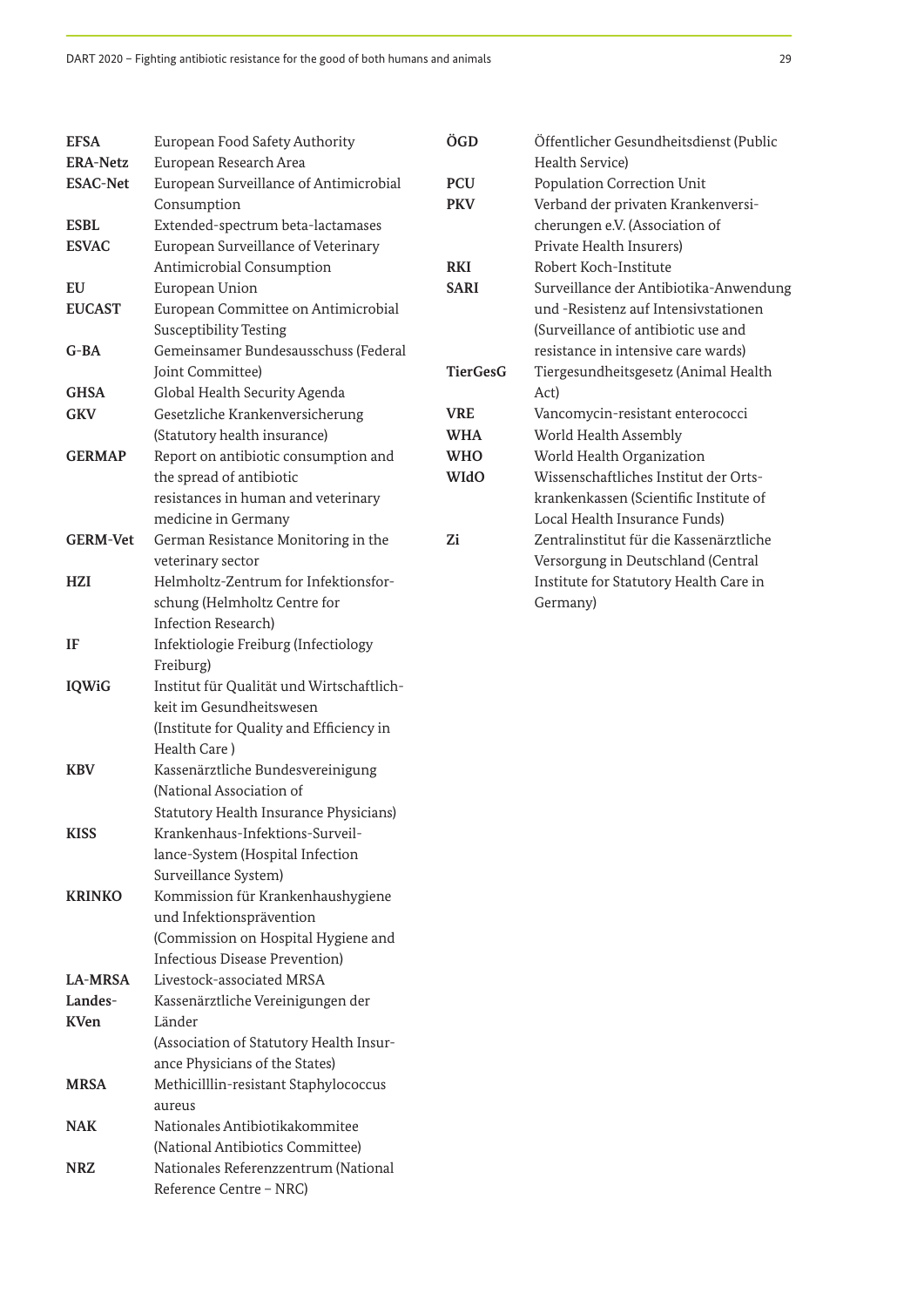# Legal Notice

Decision by the Federal Cabinet of 13th May 2015.

DART 2020 was elaborated by the Federal Ministry of Health the Federal Ministry of Food and Agriculture as well as the Federal Ministry of Education and Research

**Contact**  Federal Ministry of Health Public Relations Division D-11055 Berlin

**Photo**  James Gathany **1st print run**